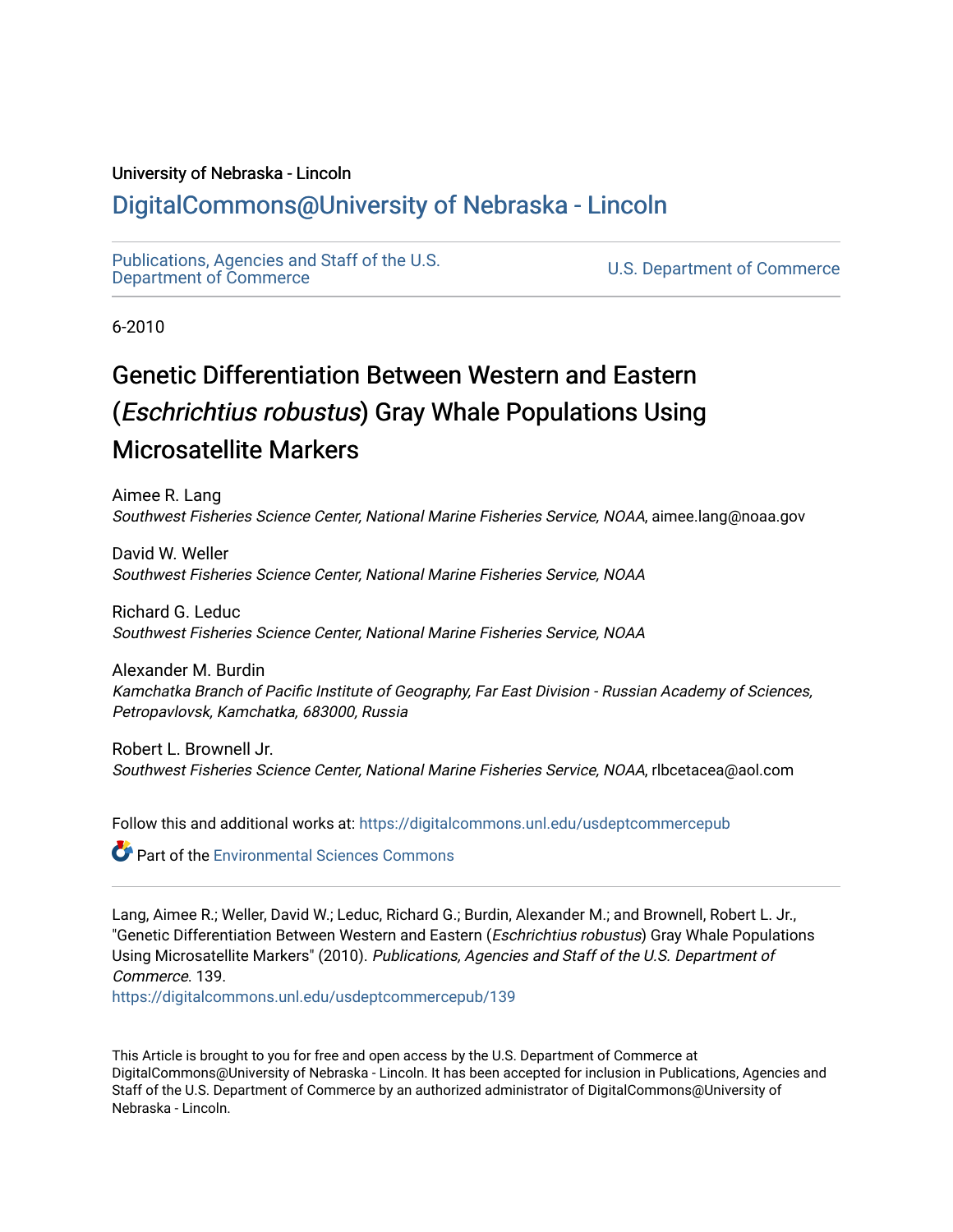# **Genetic Differentiation Between Western and Eastern (***Eschrichtius robustus***) Gray Whale Populations Using Microsatellite Markers**

# **AIMEE R. LANG <sup>1</sup> , DAVID W. WELLER <sup>1</sup> , RICHARD G. LEDUC <sup>1</sup> , ALEXANDER M. BURDIN 2, 3, AND ROBERT L. BROWNELL, JR 4 .**

 $\_$  , and the set of the set of the set of the set of the set of the set of the set of the set of the set of the set of the set of the set of the set of the set of the set of the set of the set of the set of the set of th

<sup>1</sup> Southwest Fisheries Science Center, National Marine Fisheries Service, NOAA, La Jolla, California 92037, U.S.A

 $2^2$  Kamchatka Branch of Pacific Institute of Geography, Far East Division - Russian Academy of Sciences, Petropavlovsk, Kamchatka, 683000, Russia

<sup>3</sup> University of Alaska Fairbanks, Fairbanks, Alaska 99775 U.S.A

4 Southwest Fisheries Science Center, National Marine Fisheries Service, NOAA, Pacific Grove, California 93950, U.S.A

*Contact email: [aimee.lang@noaa.gov](mailto:aimee.lang@noaa.gov)*

# **ABSTRACT**

Within the North Pacific, gray whales (*Eschrichtius robustus*) are recognized as distinct eastern and western populations. Although both populations were severely reduced by whaling, the eastern population is generally considered to have recovered while the western population has remained highly depleted. Previous studies have documented genetic differentiation between the two populations on the basis of mtDNA haplotype frequencies. Since mtDNA represents only maternal inheritance patterns, the present study used bi-parentally inherited microsatellite markers (n=13) to measure differentiation between populations as well as to compare levels of nuclear genetic diversity retained in each. Mean levels of genetic diversity, as measured by the microsatellites, were similar between the eastern and western populations, indicating that the western population has retained relatively high levels of nuclear genetic diversity despite its small size. Comparison of microsatellite allele frequencies confirmed that eastern and western populations are genetically distinct. Although highly statistically significant, the level of differentiation between the two populations is relatively low, and sex-specific analyses suggest that some amount of male-biased dispersal may occur between populations. While these results suggest some movements between the eastern and western populations may take place, the maintenance of genetic differences between the two populations supports their recognition as separate eastern and western populations. Future efforts should focus on elucidating the nature and extent of any dispersal which is occurring in order to better understand factors potentially influencing the recovery of the small western population.

# **INTRODUCTION**

Although gray whales (*Eschrichtius robustus*) once inhabited the North Atlantic Ocean (Mead and Mitchell 1984), the current distribution of the species is limited to the eastern and western margins of the North Pacific (Rice and Wolman 1971). Within this region, gray whales are recognized as having distinct eastern and western populations. Eastern gray whales winter in the lagoons and adjacent waters of Baja California, Mexico and then migrate north along the west coast of North America to feed in the Bering and Chukchi Seas during summer (Rice and Wolman 1971), with a small number of animals remaining in more southern waters between northern California and southeastern Alaska during summer months (Darling 1984, Calambokidis *et al.* 2002). For western gray whales, the primary feeding ground is in the coastal waters off northeastern Sakhalin Island, Russia (Weller *et al.* 1999, 2002). The location of the wintering ground(s) for

Paper presented to the International Whaling Commission Scientific Committee, 62nd Annual Meeting, Agadir, Morocco, June 2010

This article is a U.S. government work, and is not subject to copyright in the United States.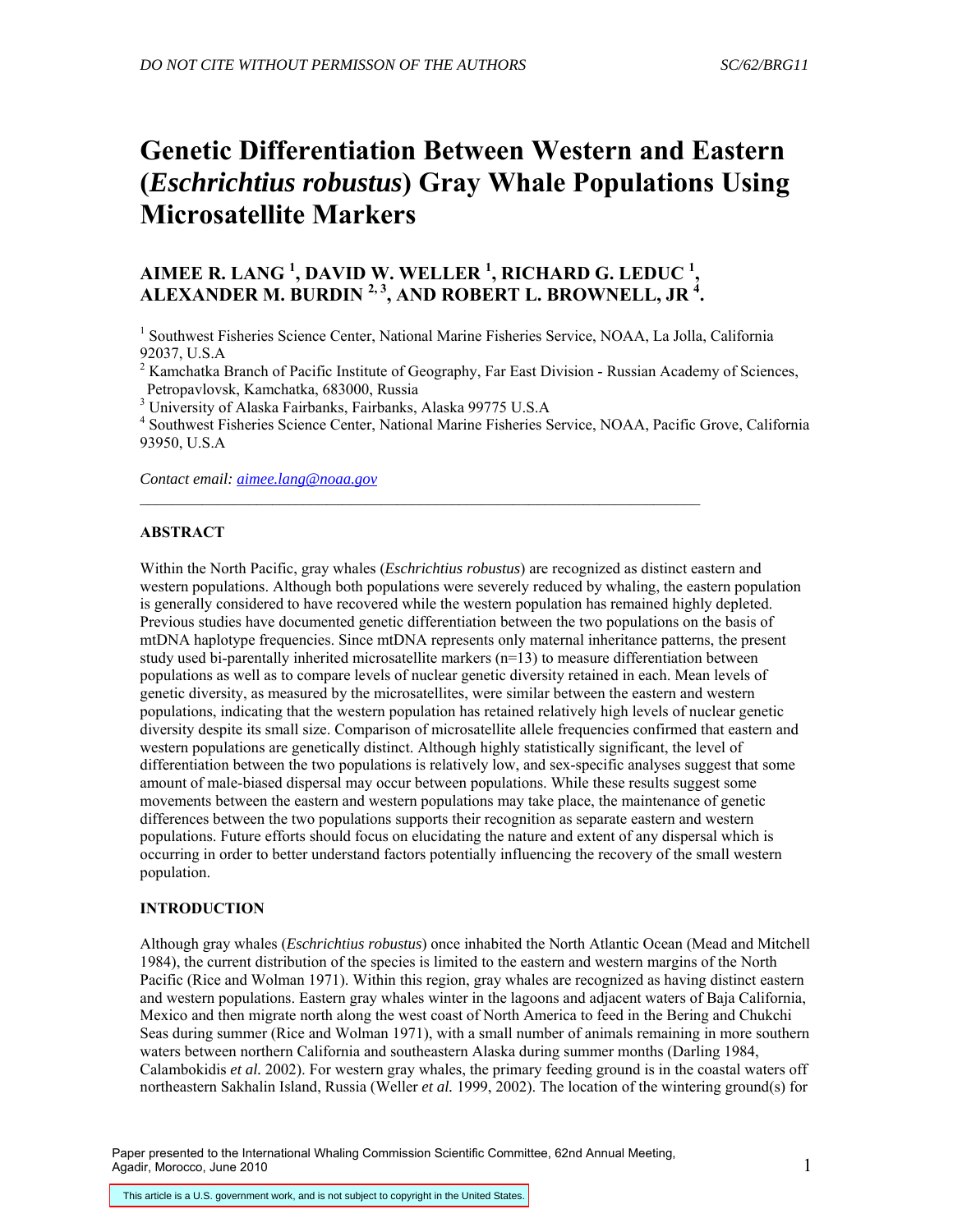this population remains unknown, but limited information from sightings, strandings, and catches shows that some animals winter in the coastal waters of southern China (Wang 1984, Henderson 1990, Zhu 1998).

Both gray whale populations were greatly reduced by intensive commercial whaling during parts of the  $19<sup>th</sup>$ and  $20<sup>th</sup>$  centuries, but the two populations have exhibited different trajectories in abundance following exploitation. Commercial whaling for eastern gray whales ceased in 1936 (Brownell and Swartz 2006), and the population's size has increased since that time (Rugh *et al.* 2005). Eastern gray whales were removed from the U.S. List of Endangered and Threatened Wildlife and Plants in 1994, and recent abundance estimates indicate that the population contains approximately 22,000 animals (Punt and Wade 2010). In the western population, however, hunting continued through at least 1966 (Brownell and Chun 1977). This population was reduced to a much smaller size than the eastern populations and was considered by some to be extinct as recently as the 1970s (Bowen 1974). Today western gray whales exist only as a small remnant population. Recent population assessment utilizing a Bayesian individually-based stage-structure model and photo-identification data collected between 1994 and 2007 projected a median non-calf population size of 130 individuals in 2008, assuming current demographic and population trends continue (Cooke *et al.* 2008). This population was listed as Critically Endangered by the IUCN in 2000 (Weller *et al.* 2002, Baillie *et al.* 2004), and its continued survival is jeopardized by problems associated with small population size (reviewed in Clapham *et al.* 1999), as well as by a wide range of potential anthropogenic threats, including the rapid expansion of oil and gas development on its summer feeding ground off Sakhalin Island, Russia (Weller *et al.* 2002, Reeves *et al.* 2005, IISG 2006) and mortality due to net entrapment while on the migratory route off Japan (Brownell *et al*. 2007, Weller *et al.* 2008b).

Concern for the conservation status of the western population led to the initiation of a joint Russia-U.S. research program in 1995. This program is based on the summer feeding ground off Sakhalin Island, Russia and has incorporated both photo-identification studies and biopsy sampling (Weller *et al.* 1999, 2002). Photo-identification research has shown that most whales demonstrate high rates of annual return and pronounced seasonal site fidelity to the Sakhalin feeding ground (Weller *et al.* 1999, 2002). The majority  $(83\%$  of identified whales (n=169) have also been genetically sampled, allowing a male bias (58% males) to be documented among sampled individuals (Weller *et al.* 2002, 2008). This male bias is particularly pronounced in individuals first identified as calves, of which 66% are males (Weller *et al.* 2008).

Biopsy samples collected between 1995 and 1999 have been used to show that the eastern and western populations are genetically distinct based on mitochondrial DNA (mtDNA) haplotype frequencies (LeDuc *et al.* 2002). This study found that western gray whales have retained a relatively high number of mtDNA haplotypes for such a small population. Genetic differentiation between the eastern and western populations was based on differences in the frequency distributions of haplotypes within each population. While haplotypes were apportioned relatively evenly among the eastern gray whale samples, the haplotype distribution found within the western gray whale samples was highly skewed, with two haplotypes found in very high frequencies and the remaining haplotypes identified in only one or two individuals (LeDuc *et al.* 2002).

The work presented here used thirteen microsatellite markers to further examine population structure of gray whales. Unlike mtDNA, which is maternally inherited and provides information about historic gene flow of females only, microsatellites are nuclear bi-parentally inherited markers and reflect gene flow of both males and females. The primary goal of this study was to examine genetic differentiation between eastern and western populations using microsatellites, as well as to assess factors which might contribute to that differentiation. Secondarily, levels of nuclear genetic diversity were compared between the two populations to determine if substantial genetic variability has been lost in the much smaller western population and could thus be affecting its ability to recover. Finally, since additional western gray whale samples have been collected since the LeDuc *et al.* (2002) study, further analysis of population structure and genetic diversity using mtDNA was also conducted.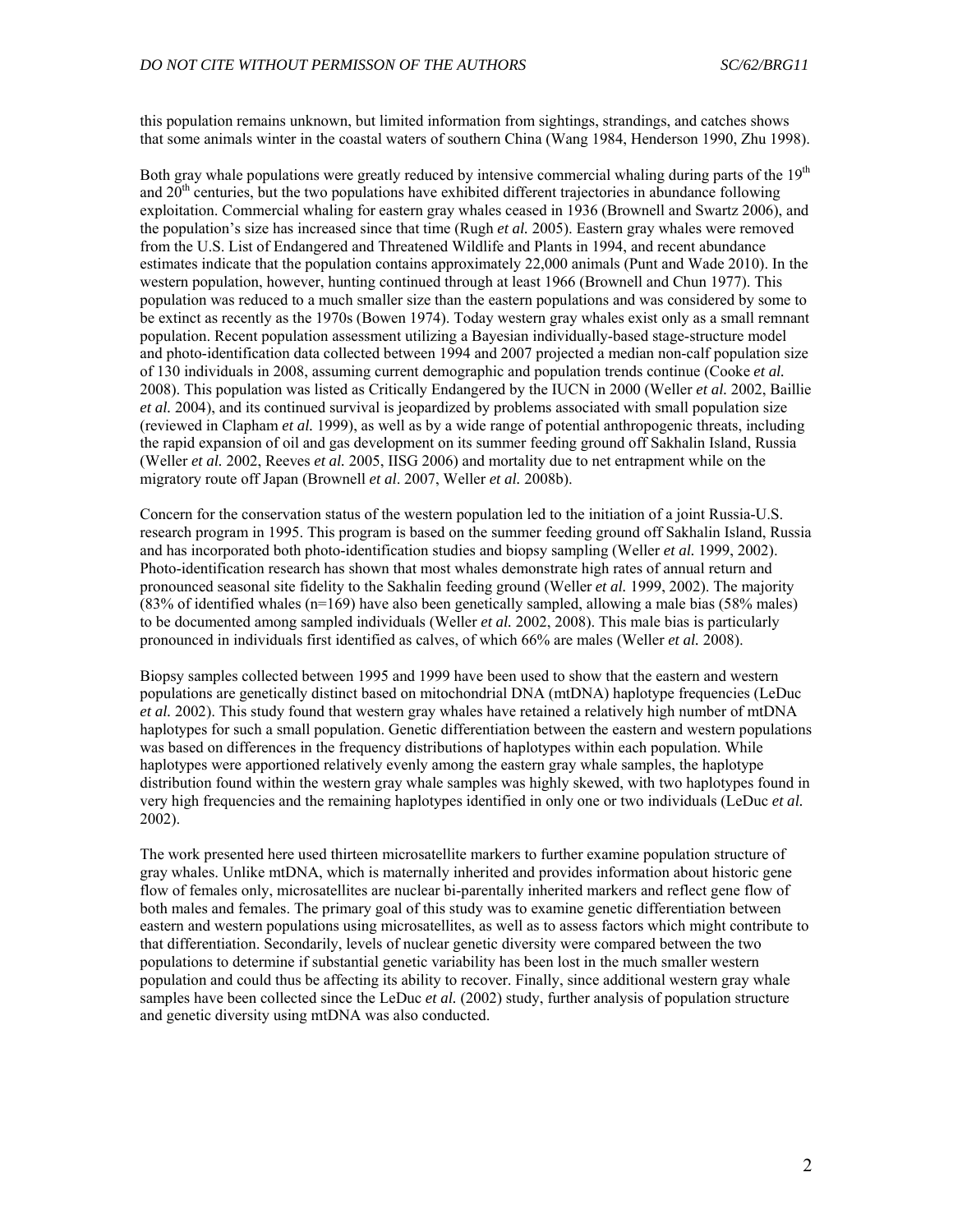# **MATERIALS AND METHODS**

#### *Sample collection and DNA extraction*

One hundred forty-two western gray whale samples were collected between 1995 and 2007 via biopsy darting of free-ranging whales on the population's feeding ground off Sakhalin Island, Russia. All except for one of the western gray whale samples are linked to a photographically identified animal, and this sample set represents  $83.4\%$  of all animals (n=169) identified on the western feeding ground through 2007. One hundred thirty-seven eastern gray whale samples obtained from the archive at the Southwest Fisheries Science Center were used for comparison to the western population. These samples were taken primarily from stranded animals ( $n=105$ ), with some samples obtained from directed subsistence takes  $(n=12)$ , fisheries bycatch  $(n=3)$ , and biopsies  $(n=17)$  from free ranging whales. Collection locations ranged from southern California north to the Chukotka Peninsula in Russia.

DNA had been previously extracted for 120 of the eastern gray whale samples and 45 of the 142 western gray whale samples (those collected between 1995 and 1999) for use in an earlier study (LeDuc *et al.* 2002). For the remaining samples, whole genomic DNA was extracted using either the QIAGEN DNeasy™ tissue kit or the Corbett Robotics X-tractor Gene robot with the recommended protocols.

## *Molecular sexing and mtDNA control region sequencing*

For those samples (n=114) not analyzed in the prior study by LeDuc *et al.* (2002), molecular sexing and mtDNA control region sequencing were conducted. For all of the eastern gray whale samples as well as the western gray whale samples which were collected prior to the 2006 season (n=94), a polymerase chain reaction (PCR) was used to determine sex utilizing primers described in Fain and Lemay (1995) and following the methods described in Gilson *et al.* (1998). For western gray whale samples collected in 2006 and 2007 (n=20), the protocol described in Morin *et al.* (2005) was used to determine the sex of individuals.

PCR was used to amplify a 523-base-pair fragment from the mtDNA control region using the primers 5'- TACCAAATGTATGAAACCTCAG-3' (H00034, Rosel *et al.* 1995) and 5'-

CCTCCCTAAGACTCAAGGAAG-3' (L15812, Escorza-Trevino *et al.* 2005). Amplification products were cleaned through purification columns (QIAquick, Qiagen) and then sequenced using standard protocols with ABI-PRISM<sup>®</sup> Dye-DeoxyTerminator Big Dye<sup>™</sup> v3.1 (Applied Biosystems) and the same primers. Following ethanol precipitation, sequenced products were run on an ABI 3100 or ABI3130 capillary sequencer. Consensus sequences for both strands were generated using ABI SEOSCAPE v2.5 software.

#### *Microsatellite genotyping*

Thirteen microsatellite loci isolated from other cetacean species were used to genotype the samples (*Table 1*). Reactions were performed in 25-uL volumes containing approximately 100 ng of genomic DNA and 2.5 uL of 2.0 mM MgCl<sub>2</sub> buffer, 1.5 uL of 10 mM dNTPs,  $0.75$  uL of each primer (at 10uM concentrations, with the forward primer of each pair fluorescently labeled), and 0.25 uL Taq. The thermal cycling profile included an initial hot start of  $94^{\circ}$ C for 2 min followed by 35 cycles of  $94^{\circ}$ C for 45 s, 1 min at the annealing temperature (see *Table 1*), and 1.5 min at 72 $^{\circ}$ C, with a final 5-min extension at 72 $^{\circ}$ C. Amplified products were mixed with a size standard and loaded onto an ABI 3100 or ABI 3130 sequencer. Sizing and binning of allele fragments using ABI GENESCAN and GENOTYPER analysis software were automated and relied on the use of internal lane standards, with subsequent manual evaluation of all labeled peaks.

### *Microsatellite scoring errors and identification of replicate samples*

Prior to inclusion in this study, photo-identification data collected during biopsy sampling was used to identify and remove any duplicate samples (*i.e.,* samples taken from the same individual) from the western population sample set. Genotypic data were used to search for duplicates within the eastern gray whale sample set using MS Excel Toolkit v3.1 (Park 2001); one duplicate was identified and removed prior to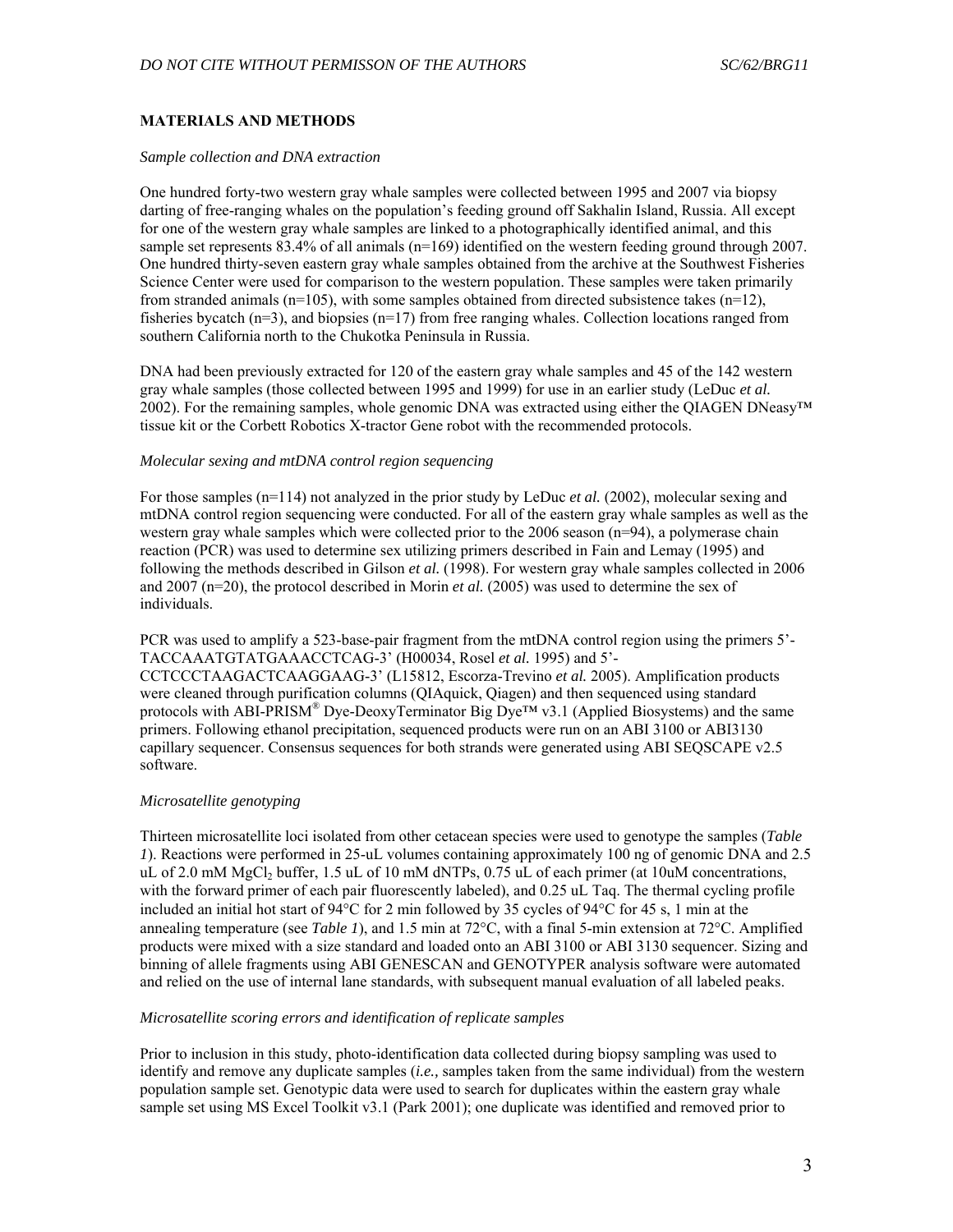analyses, leaving a total of 136 eastern gray whale samples. Microsatellite data were also examined for signs of large-allele dropout and null alleles using MICRO-CHECKER v2.2.1 (van Oosterhout *et al.* 2004).

#### *Genetic variability within populations*

ARLEQUIN v3.01 (Excoffier *et al.* 2005) was used with the mitochondrial control region data to calculate standard indices of genetic variation (nucleotide diversity,  $\pi$ , and haplotype diversity, *h*; Nei 1987) for each population. Genetic diversity at the nuclear level was characterized by generating the number of alleles, observed heterozygosity, and expected heterozygosity for each microsatellite locus in each population using ARLEQUIN. Within each sample set, a Markov-chain approximation of an exact test, as implemented in GENEPOP v3.4 (Raymond and Rousset 1995a), was used to test for departures from Hardy Weinberg expectations and for linkage disequilibrium between all pairs of loci.

#### *Bottleneck analyses*

Populations which have undergone recent bottlenecks are expected to exhibit genetic signatures characteristic of a reduction in effective population size (Cornuet and Luikart 1996, Luikart and Cornuet 1998, Luikart et al. 1998, Garza and Williamson 2001). One such signature is a transient excess of heterozygosity (H<sub>e</sub>) relative to that expected in a population of constant size, which results from the rapid loss of rare alleles contributing little to overall heterozygosity (Cornuet and Luikart 1996). Here we utilized the program BOTTLENECK v1.2 (Piry *et al.* 1999) to determine if the gray whale microsatellite data demonstrated evidence of population bottlenecks. As recommended (Piry *et al.* 1999), a two-phase model assuming 95% single-step mutations and 5% multiple-step mutations was employed, with the variance among multiple steps set to 12. The distribution of gene diversity at equilibrium was estimated using a coalescent process with 10,000 simulations, and a one-tailed Wilcoxon test was used to determine if an excess of heterozygosity, relative to that expected in populations at equilibrium, was present (Cornuet and Luikart 1996).

The loss of rare alleles during a population bottleneck may also result in gaps in the size distribution of microsatellite alleles. This can be measured as the mean ratio (*M*) of the number of alleles to the allele size range across all loci (Garza and Williamson 2001); bottlenecked populations demonstrate reduced *M* values. Here we used ARLEQUIN to calculate *M* for both gray whale populations and then compared our values to those reported for reduced and stable populations by Garza and Williamson (2001).

#### *Genetic differentiation among populations:*

Two approaches were used to assess the degree of genetic differentiation between the two sampling regions. In the first approach, samples were divided *a priori* into populations based on the geographic location in which they were collected. The extent of genetic differentiation between populations was then examined using both mtDNA sequences and microsatellite data. For mtDNA data, an analysis of molecular variance (AMOVA, Weir and Cockerham 1984, Excoffier *et al.* 1992) was used to generate frequencybased ( $F_{ST}$ ) estimates of differentiation using the program ARLEQUIN (20,000 permutations were used to test for significance). For microsatellite loci, genetic differentiation was examined using an AMOVA (ARLEQUIN) and allelic frequencies (with 20,000 permutations to test for significance) to generate  $F_{ST}$ values (Weir and Cockerham 1984). Modified exact tests based on genotype counts, as implemented in GENEPOP v3.4 (Raymond and Rousset 1995b), were also utilized to measure levels of differentiation. Significance was tested using 10,000 permutations. Since the western gray whale sample set included 57 mother-calf pairings, analyses of genetic differentiation were repeated after removal of the sample representing the calf in each pair, in order to avoid biasing the results by including known first-degree relatives.

As an alternative to *a priori* stratification of samples by geographic location, population structure was also explored using a Bayesian model-based clustering approach (STRUCTURE v2.2, Pritchard *et al.* 2000) with the microsatellite data. STRUCTURE assumes that within a set of samples there are K populations, each of which is characterized by allele frequencies at each locus. The program then divides all samples into K genetically distinct clusters by assigning individuals to putative populations such that Hardy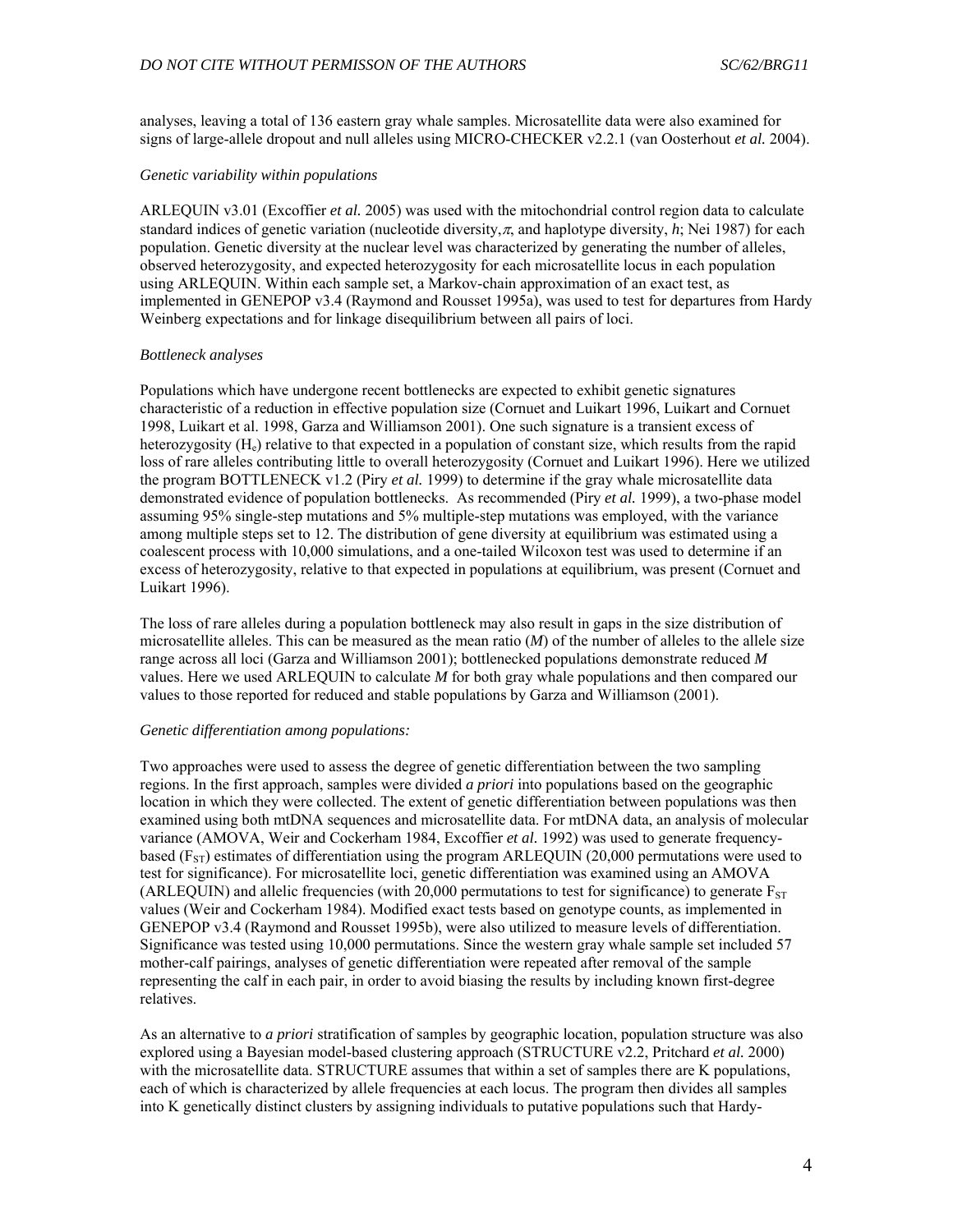Weinberg and linkage disequilibrium are minimized within each group. Five independent runs of K=1-5 were performed with a burn-in period of 50,000 iterations followed by 100,000 Markov-chain Monte Carlo repetitions, using a model based on admixture with correlated allele frequencies (Falush *et al.* 2003). After averaging across runs, the log probability of the data given K  $(Ln P(X|K))$  was used as the criterion to infer the number of clusters (K) most compatible with the our data.

#### *Detection of sex-biased dispersal*

The potential for sex-biased dispersal between populations was investigated using the microsatellite data with the methods described by Goudet *et al.* (2002) and implemented in FSTAT v2.9 (Goudet 2001). Since the signal of sex-biased dispersal disappears with mating (Goudet *et al.* 2002), animals first sampled as calves in the western population were omitted prior to analysis. This program generates a number of statistics aimed at identifying patterns of sex-biased dispersal. The statistics utilized here were 1)  $F_{st}$ , the proportion of genetic variation among populations; 2) the mean corrected assignment index (mAIc) and 3) the variance around the assignment index (vAIc) (Favre *et al.* 1997, Mossman and Waser 1999). The p values were estimated using 10,000 randomizations, and a one-tailed test was utilized based on the expectation that, as in most mammals, dispersal is biased toward males.  $F_{st}$  and mAIc are expected to be higher in the more philopatric sex, while vAIc should be lower (Goudet *et al.* 2002).

To further explore the potential for sex-biased dispersal between populations, sex-specific estimates of genetic differentiation were generated using the methods outlined above with both the mtDNA and microsatellite data. In addition, values of cluster membership (Q) produced by the STRUCTURE model assuming K=2 clusters were compared between males and females.

## **RESULTS**

#### *Genetic diversity*

Forty haplotypes defined by 39 variable sites were identified from the 278 gray whale samples. Thirty-five haplotypes were found among the eastern gray whale samples, while 22 haplotypes were found in the western gray whale sample set. Seventeen haplotypes were shared between the two populations. The frequency of haplotypes in each population is shown in *Table 2*. When all samples were combined, nucleotide diversity ( $\pi$ ) was 0.018 (SD=0.0092), while haplotypic diversity (*h*) was 0.89 (SD=0.012). When subdivided by population, nucleotide diversity was relatively similar in both populations ( $\pi$ =0.016  $\pm 0.0081$ SD, eastern population;  $\pi$ =0.018  $\pm 0.0093$ SD, western population), while measures of haplotype diversity were higher in the eastern (*h*=0.95 ±0.006SD) than the western (*h*=0.77±0.025SD) population (*Table 3*). Sex-specific diversity measures indicated that although haplotypic diversity was similar between the male (*h*=0.96) and female (*h*=0.95) subsets of the eastern population, lower levels of haplotype diversity were found among the western female subset  $(h=0.77)$  when compared to the western male subset  $(h=0.83)$ .

No signal of large-allele dropout or null alleles was identified by MICROCHECKER for any locus in either of the two populations. No deviation from Hardy-Weinberg Equilibrium was detected in either population after controlling for the False Discovery Rate (FDR, Benjamini and Hochberg 1995). After correcting for the FDR, only one loci combination was found to be in significant linkage disequilibrium in the eastern population. However, significant linkage disequilibrium was detected for eight loci combinations in the western population. Given that the same loci pairs were not in disequilibrium in both populations, it is unlikely that this result was derived from physical linkage. Linkage disequilibrium can result from inclusion of related individuals within a sample set. Therefore, known relatives were removed and the tests were rerun on the remaining genotypes. Six loci combinations remained out of linkage disequilibrium after controlling for the FDR.

After averaging across loci, measures of microsatellite diversity were higher in the eastern population  $(H_0=0.74, H_0=0.74, K=9.8)$  than in the western population  $(H_0=0.71; H_0=0.70, A=8.8)$ ; however, these differences were relatively small (*Table 4*). A total of 18 private alleles were observed in the eastern population, while only 5 private alleles were found in the western population.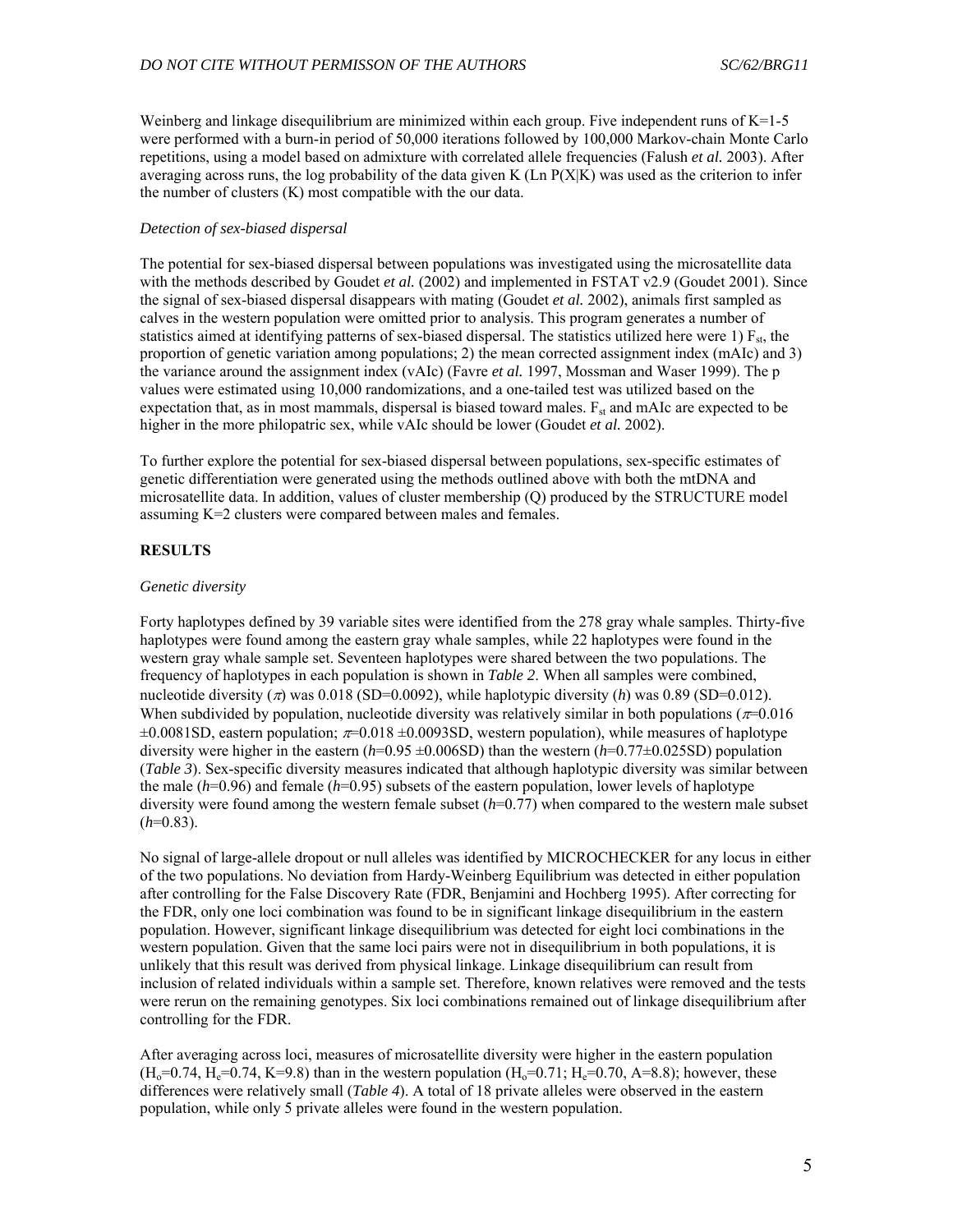Statistical analysis of the microsatellite allele frequency data using the program BOTTLENECK did not detect evidence of a recent  $(2-4N_e$  generations) bottleneck in either population. Under the model utilized, heterozygosity excess was not observed in the eastern (Wilcoxon test, *P*=0.989) or the western population (Wilcoxon test,  $P=0.999$ ). In addition, the calculated *M* values  $(0.823\pm0.15$  and  $0.808\pm0.17)$  in the eastern and western populations, respectively) were more consistent with those described for stable populations and were considerably higher than the upper bound (0.70) that Garza and Williamson (2001) derived for reduced populations.

#### *Genetic differentiation among populations*

Significant genetic structuring between eastern and western populations on the basis of both mtDNA haplotypes and microsatellite allele frequencies was observed (*Table 5*). Similar results were also observed for the microsatellite data when genetic differentiation was assessed using the exact test; the overall results were significant ( $p \le 0.001$ ), with 11 of the 13 loci showing significant differences when analyzed independently (data not shown). These comparisons remained significant ( $P \le 0.001$ ) after known relatives  $(n = 57$  calves which had sampled mothers) were removed from the analysis (*Table 5*); however, only three of the thirteen loci showed significant differences when analyzed independently.

STRUCTURE analyses (Pritchard *et al.* 2000, Falush *et al.* 2003) supported the presence of two populations (P  $\sim$ 1.0), with a clear increase in the log-likelihood of the data for K = 2 when compared to that for other numbers of clusters (*Table 6*). The probability that the data contained only one cluster was < 0.001, suggesting that eastern and western populations are not panmictic. When Q values, which represent the proportion of each individual's genotype that can be attributed to each of the clusters, were used to assign individuals into clusters,  $80\%$  ( $n = 109$  of 136) of animals sampled in the east were grouped into the same cluster while 65% (n = 92 of 142) of animals sampled in the west were grouped into a cluster (*Figure 1*). However, average source population Q values were relatively low for both populations; they averaged  $0.69 \pm 0.209$ SD) for animals sampled in the east and  $0.60 \pm 0.296$ SD) for animals sampled in the west.

#### *Sex-specific comparisons*

Sex-specific estimates of differentiation were much more marked among females than among males. Using mtDNA haplotype frequencies (*Table 5*), both the male and female comparisons were highly significant, although the  $F_{st}$  value estimated for females ( $F_{st} = 0.078$ ) was more than twice as high as that estimated for males ( $F_{st}$  = 0.033). Interestingly, while the male-specific comparisons remained significant ( $P = 0.029$ ) in the microsatellite exact test,  $F_{st}$  estimates based on microsatellite allele frequencies suggested no significant differences between eastern and western males. The sex-biased dispersal tests in FSTAT also supported greater philopatry among females when compared to males. While difference in males and females were not significant for the mean assignment index ( $P = 0.365$ ) or the variance in the mean assignment index ( $P = 0.365$ )  $= 0.9262$ ), females demonstrated significantly higher F<sub>st</sub> values ( $P = 0.0176$ ).

Results of the STRUCTURE analysis provided further evidence that male-biased dispersal may be occurring. After removing animals first identified as calves, average Q values were similar between eastern males ( $Q_{EM}$  = 0.70  $\pm$  0.211SD) and females ( $Q_{EF}$  = 0.67  $\pm$  0.208SD,  $P$  = 0.26, t-test); 80% and 87% of males and females were assigned to their source population. In contrast, average Q values were lower for western males ( $Q_{WM} = 0.47 \pm 0.339SD$ ) than for western females ( $Q_{WF} = 0.63 \pm 0.250$ ;  $P = 0.010$ , t-test). Only 40% of western males had  $Q \ge 0.50$  for the cluster representing the western population, in contrast to 75% of western females.

#### **DISCUSSION**

#### *Genetic variability*

Populations reduced to small sizes can suffer from a loss of genetic diversity, which in turn may compromise their ability to respond to changing environmental conditions (Willi *et al.* 2006) and negatively influence long-term viability (Spielman *et al.* 2004, Frankham 2005). Although little is known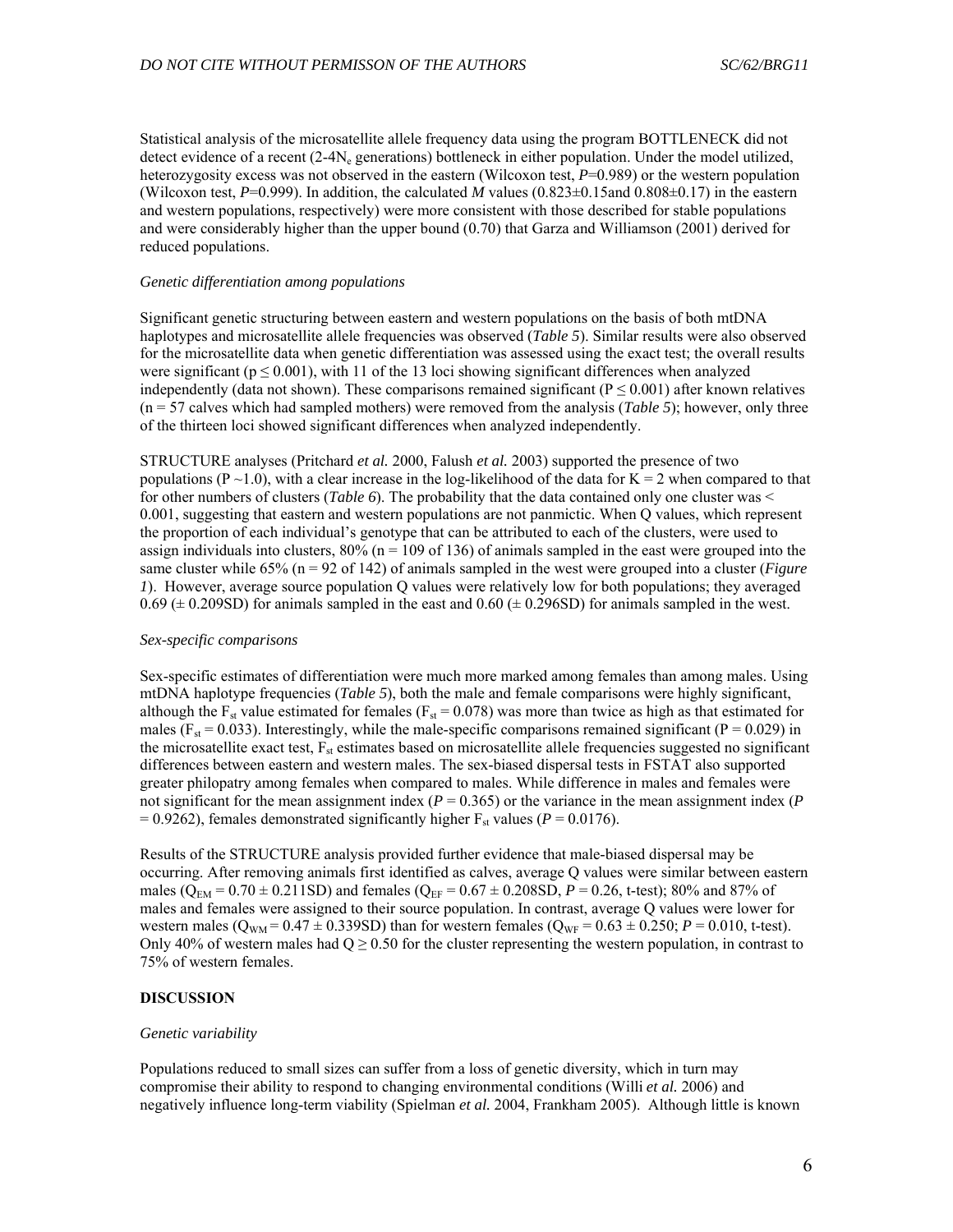about the level of genetic diversity maintained in the western gray whale population prior to its depletion by commercial whaling, comparison of the levels of diversity found in this small population with those maintained in the much larger population in the eastern Pacific can provide some insight into whether reduced genetic diversity may influence its recovery. Previous studies utilizing mtDNA indicated that while the western gray whale population had retained a relatively high number of mtDNA haplotypes and levels of nucleotide diversity which were concordant with those found in the eastern population, the population had reduced haplotype diversity when compared to its eastern counterpart (LeDuc *et al.* 2002). Our results, using an extended sample set that included ~83% of photographically identified western gray whales, support these earlier findings. As previously noted, the reduced haplotype diversity found in the western population was not a reflection of the number of haplotypes present but rather of the skewed distribution of those haplotypes (LeDuc *et al.* 2002). This skew was even more marked with the added samples. While the frequencies of the two most common haplotypes changed little, new low frequency haplotypes were added, with 14 of the 22 western gray whale haplotypes being found in only one or two animals.

While approximately half (49%) of the mtDNA haplotypes identified in the eastern population were shared with animals sampled in the western North Pacific, a much larger proportion (77%) of the mtDNA haplotypes found in the western population were also identified in eastern animals. Given the relatively thorough sampling of animals on the western feeding ground, it is likely that most if not all haplotypes present in that area have been identified, indicating that the mtDNA haplotypes found only in the eastern Pacific are likely to be unique to that population. In contrast, the low proportion of animals sampled in the eastern population suggests that those haplotypes currently identified only among western animals  $(n=5)$ might also be discovered in the eastern population with additional sampling.

Although the relationship between population size and mtDNA diversity is not straightforward (Bazin *et al.* 2006; Nabholz *et al*. 2008), the number of haplotypes (n=22) found in the western gray whale population is surprising given its small size and history of exploitation. In a similar study of endangered North Atlantic right whales (*Eubalaena glacialis*), which are thought to number approximately 400 individuals, only five haplotypes have been documented (n = 180 samples, Malik *et al.* 2000). While sampling in other populations has been less comprehensive, similar patterns have been found in other small mysticete populations, including the Okhotsk Sea bowhead whale population (*Balaena mysticetus*), in which only four different haplotypes were found (n = 25 samples, LeDuc *et al.* 2005), as well as the Sea of Cortez fin whales (*Balaenoptera physalus*), in which three haplotypes have been identified (n = 56 samples, Berube *et al.* 2002). The number of haplotypes found in the western gray whale population is more consistent with numbers found in larger populations, such as the stock of right whales (*Eubalaena australis*) breeding off South Africa, which contains 21 haplotypes (n = 41 samples, Patenaude *et al.* 2007) and has an estimated abundance of 3400 animals (Best *et al.* 2005).

Although the number of haplotypes currently found in the western population is higher than might be expected, this pattern may not persist into the future. Eleven of the 14 haplotypes found in low frequencies have been identified only in a single male. Although little specific information is available on gray whale longevity, they are generally thought to live for approximately 40 to 60 years. It is possible that some of these "rare haplotype" males could be animals that escaped being killed by whalers which hunted gray whales until at least 1966. Given the maternal inheritance pattern of mtDNA, and assuming that these males are indeed the only animals in the population with these haplotypes, the eventual loss of these individuals has the potential to substantially decrease levels of mtDNA diversity in the future.

The level of nuclear genetic diversity found in the western population was slightly lower than, but very similar to, that found in the much larger eastern population. The number of microsatellite alleles found exclusively in the eastern population, however, was markedly higher than the number found in the western population. Given that the western population has been relatively thoroughly sampled, these results suggest that the western population's depletion and continued small size may have resulted in the loss of rare alleles from the population. No genetic signature of a bottleneck was detected in the western population using the microsatellite data. However, simulations have shown that detection of bottlenecks using genetic methods is dependent on a wide range of conditions, including duration of the bottleneck, mutation rate, prebottleneck size, and post-bottleneck recovery (Williamson-Natesan 2005), and many studies have failed to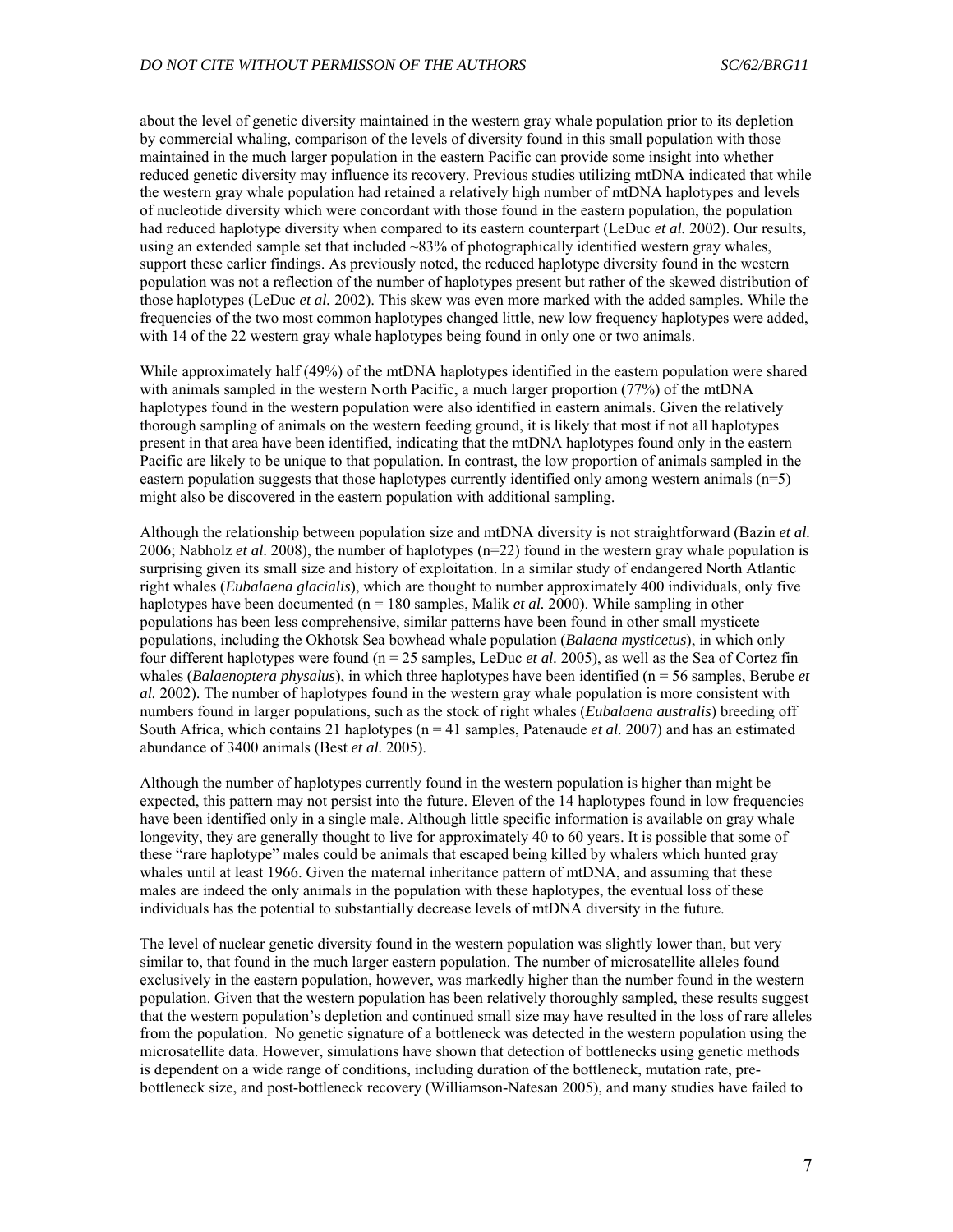detect the genetic signature of a bottleneck even when demographic data indicate population size collapse (*e.g.*, Queney *et al.* 2000, Spong and Hellborg 2002).

Overall, the western population appears to have retained relatively high genetic diversity despite its history of exploitation and continued small population size. In other populations, the maintenance of genetic diversity in the face of population decline has been attributed to long generation times (Dinerstein and McCracken 1990, Hailer *et al.* 2006, Lippe *et al*. 2006), which are characteristic of baleen whales and may have buffered the population against the rapid loss of variation. However, the relatively high level of genetic diversity that appears to have been maintained in the western population could also be the result of dispersal of eastern animals onto the western feeding ground. Even at low levels, dispersal has been shown to obscure bottleneck signatures (*e.g.,* Kellar *et al.* 2001, Busch *et al.* 2007) and genetically "rescue" populations from the loss of genetic diversity (Vila *et al.* 2003). Further exploration of this possibility is detailed below.

#### *Population structure*

The inclusion of additional samples to analyses employing mtDNA supported the previous conclusion that the two populations are genetically distinct (LeDuc *et al.* 2002). Nuclear differentiation estimates further confirm differences between the two populations and indicate that genetic separation between populations is not derived solely from female philopatry. These measures of differentiation remained significant after known first degree relatives (*i.e*., the calf from sampled mother-calf pairs) were removed from the dataset, suggesting that such differences are not solely an artifact of the inclusion of highly related individuals in the analysis.

Although highly significant, the degree of nuclear differentiation, as measured by  $F_{ST}$  values, between the two populations is relatively small. This pattern of differentiation is similar to that found in North Pacific bowhead whale populations, which also demonstrate a significant but small degree of differentiation between a smaller western population inhabiting the Okhotsk Sea and a much larger eastern population in the Bering-Chukchi-Beaufort Seas (LeDuc *et al.* 2005). The relatively small but highly significant genetic differences observed in gray whales, particularly when combined with the similar pattern observed in North Pacific bowhead populations, suggests that past Arctic environmental changes may have played a role in influencing patterns of historic mixing and separation of eastern and western animals. Both stranding records and radio-carbon dating of remains have indicated that changes in sea ice distribution may have mediated bowhead whale distribution in the Canadian Arctic (Dyke *et al.* 1996, SaVelle *et al.* 2000). Within the North Pacific, Arctic-wide cooling and glaciation brought on by the "Little Ice Age" (~400-750) years ago) may have resulted in a southern shift in sea ice distribution and reduced sea level (Overpeck *et al.* 1997), potentially facilitating mixing between eastern and western whales. Sea ice expansion during the Neoglacial (~4700 to 2500 years ago) may also have limited access to parts of the Bering Sea and has been hypothesized to have altered the distribution of North Pacific pinnipeds and cetaceans (Crockford and Frederick 2007).

A second explanation for the low level of differentiation is that some limited gene flow could be occurring between the two populations. Given the small size of the western population, it seems likely that even minimal gene flow from the eastern to the western population would quickly homogenize allele frequencies. However, genetic drift also acts more strongly on small populations, allowing differences between populations to develop more rapidly. As such, genetic drift could be acting to counterbalance some restricted degree of genetic interchange between populations.

A third scenario which might also explain our results involves dispersal of whales between feeding areas without genetic exchange. Since breeding in gray whales is thought to primarily occur along migratory corridors (Rice and Wolman 1971), movement between feeding regions does not necessarily imply gene flow between the populations. Given that all of the western gray whale samples were obtained on the feeding ground, low differentiation levels could potentially be generated by a small number of eastern gray whales traveling to the western gray whale feeding ground during summer months and consequently being sampled while mixed with members of the western population. If these eastern dispersers visit the western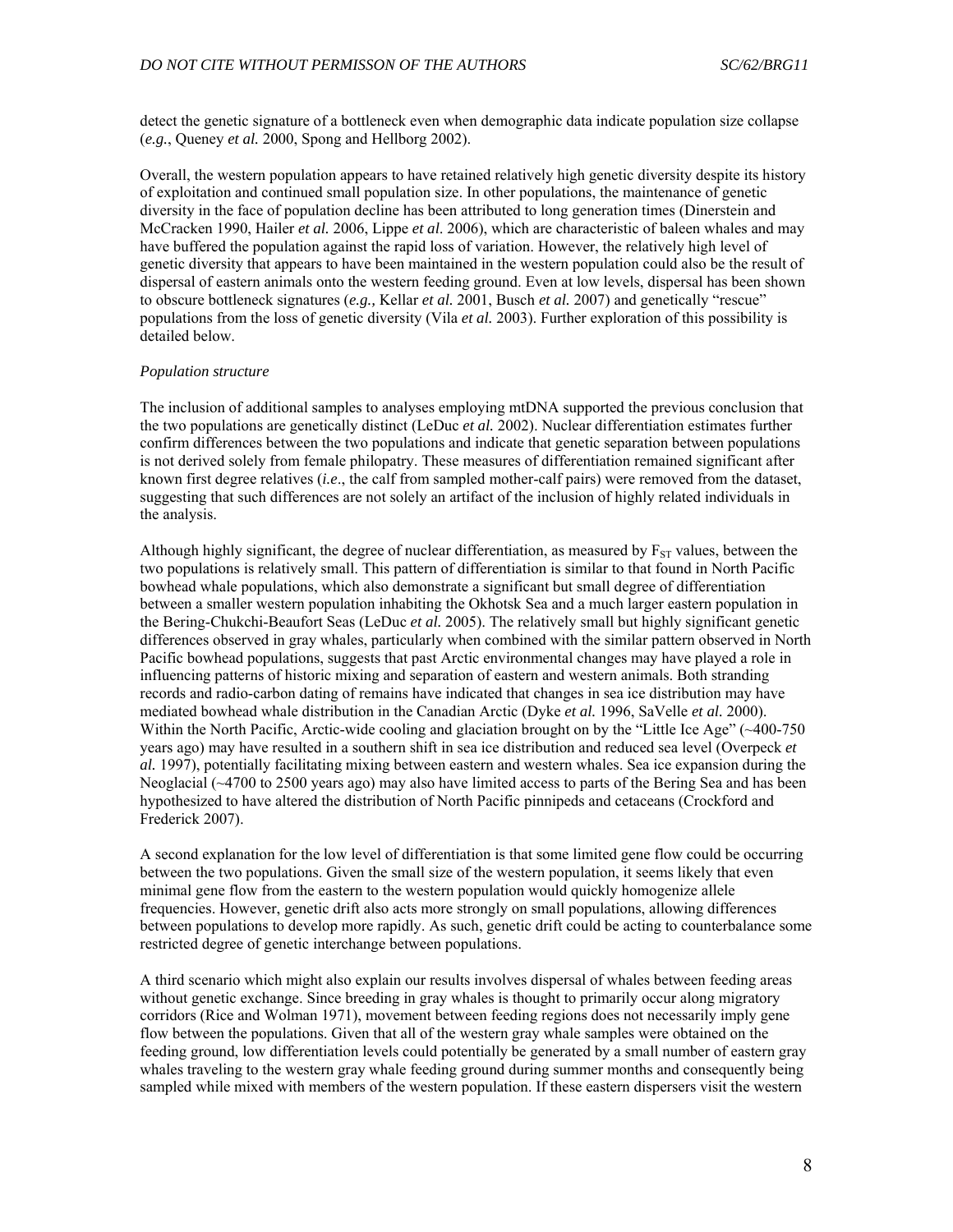feeding ground but return to the eastern Pacific to breed, such extralimital movements would act to reduce measured levels of genetic differentiation between populations in the absence of significant gene flow.

Some support for a limited degree of dispersal and/or gene flow between populations can be derived from the results of the sex-specific comparisons. If the observed low level of differentiation were due to recent divergence, similar patterns of differences should be observed for males and females. Contrary to this expectation, all measures of differentiation were at least twice as high for female-only versus male-only comparisons. In addition, although comparisons between males remained significant for mtDNA, the  $F_{st}$ based comparison of microsatellite allele frequencies did not identify significant differences among males, suggesting that some degree of male-biased dispersal may be occurring between populations. Such a pattern could also provide an explanation for the large proportion of mtDNA haplotypes (11 of 22) in the western population which are represented only by a single male. Given the higher diversity and number of mtDNA haplotypes found in the eastern population, any dispersers from the east would have a relatively high probability of carrying haplotypes considered "rare' in the west (LeDuc *et al.* 2002). Eight of the eleven haplotypes carried by only a single male in the west were also found in the east; given the low proportion of sampled animals in the east, it is plausible that the other three haplotypes would also be identified among eastern animals with additional sampling.

Although the analyses summarized here are not able to discriminate between gene flow and feeding ground dispersal, a combination of genetic assignment tests and parentage analysis in the future may be useful to distinguish between these two possibilities. In addition, simulation modeling could be utilized in the future to determine the degree of gene flow or feeding-ground dispersal which could occur while still allowing the two populations to maintain genetic distinctiveness.

#### *Conclusions and conservation implications*

The results presented here support past work indicating that eastern and western populations are genetically distinct, further highlighting the need for continued conservation and expanded protection of the critically endangered western gray whale population. Although highly statistically significant, the level of differentiation between the two populations is relatively low, which may reflect recent divergence of the two populations, perhaps mitigated by past environmental changes, but could also suggest that some limited degree of dispersal and/or gene flow may occur between the two populations. Discrimination between these proposed explanations is important, given that each scenario could have different effects on the recovery of the critically endangered western population. If a restricted amount of gene flow is taking place, that interchange could be important in providing "genetic rescue" for the western population, helping to maintain relatively high levels of genetic diversity in a small population which would otherwise likely suffer from inbreeding and a subsequent loss of fitness. However, if dispersal between feeding grounds without any gene flow is occurring, then any eastern dispersers are not contributing to the gene pool but could be artificially inflating our estimates of both genetic diversity and population size, which would suggest that the western population is even more vulnerable than currently thought. Given the wide range of threats, including entrapment in fishing nets as well as expanding oil and gas development, which challenge the recovery of the western gray whale population, further exploration of possible mechanisms of intermixing is needed to better understand the dynamics of this critically endangered population.

#### **ACKNOWLEDGEMENTS:**

Much appreciation goes to the many participants of the western gray whale research team, especially A. Bradford, Y. Ivashchenko, H.W. Kim, S. Reeve, M. Sidorenko, and G. Tsidulko. Support and funding for western gray whales studies have been provided by (in alphabetical order): Alaska SeaLife Center, Animal Welfare Institute, Exxon Neftegas Limited, the International Fund for Animal Welfare, the International Whaling Commission, the Marine Mammal Commission, the Marine Mammal Research Program at Texas A&M University at Galveston, the National Fish and Wildlife Foundation, the National Marine Fisheries Service, the NOAA Dr. Nancy Foster Scholarship Program, Ocean Park Conservation Foundation Hong Kong, Sakhalin Energy Investment Company, the U.S. Environmental Protection Agency, and the Washington Cooperative Fish and Wildlife Research Unit. This project was conducted as part of the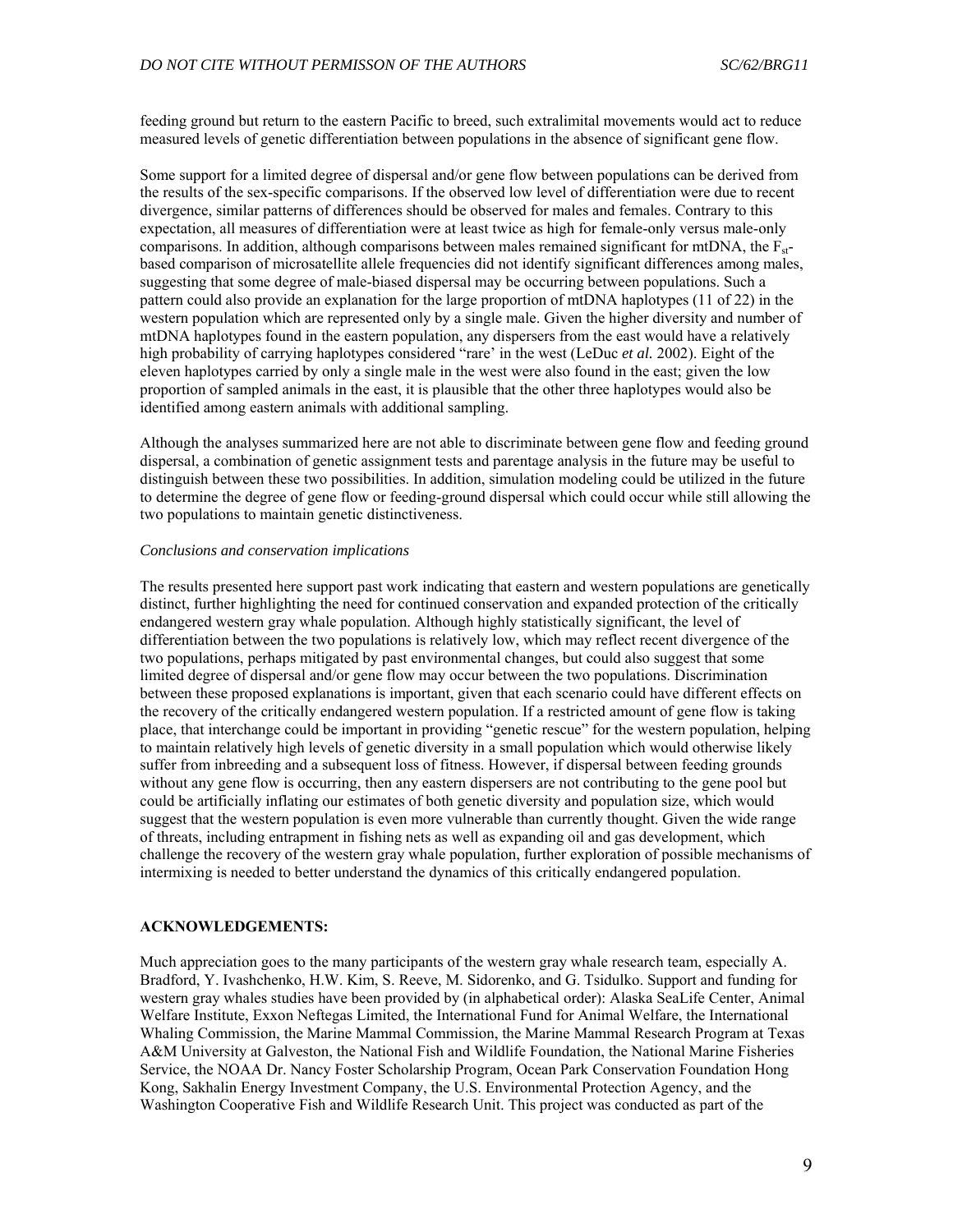Marine Mammal Project under Area V: Protection of Nature and the Organization of Reserves within the U.S.-Russia Agreement on Cooperation in the Field of Environmental Protection.

# **REFERENCES**

- Baillie, J.E.M., C. Hilton-Taylor and S.N. Stuart. 2004. 2004 IUCN Red List of Threatened Species: A Global Species Assessment. IUCN, Gland, Switzerland. 191 pp. [Available from www.redlist.org]
- Bazin, E., S. Glemin and N. Galtier. 2006. Population size does not influence mitochondrial genetic diversity in animals. Science 312:570-572.
- Benjamani, Y. and Y. Hochberg. 1995. Controlling the false discovery rate: A practical and powerful approach to multiple testing. Journal of the Royal Statistical Society Series B 57:289-300.
- Berube, M., J. Urban R, A.E. Dizon, R.L.J. Brownell and P.J. Palsboll. 2002. Genetic identification of a small and highly isolated population of fin whales (*Balaenoptera physalus*) in the Sea of Cortez, Mexico. Conservation Genetics 2:183-190.
- Best, P.B., A. Brandao and D.S. Butterworth. 2005. Updated estimates of demographic parameters for southern right whales. Paper SC/57/BRG2 presented to the Scientific Committee of the International Whaling Commission.
- Bowen, S.L. 1974. Probable Extinction of Korean Stock of Gray Whale (*Eschrichtius robustus*). Journal of Mammalogy 55:208-209.
- Brownell, R.L. Jr. and C.I. Chun. 1977. Probable Existence of Korean Stock of Gray Whale (*Eschrichtius robustus*). Journal of Mammalogy 58:237-239.
- Brownell, R.L.J. and S.L. Swartz. 2006. The floating factory ship "California" operations in Californian waters, 1932-1937. Paper SC/58/O1 submitted to the International Whaling Commission Scientific Committee.
- Brownell, R.L. Jr., T. Kasuya and D.W. Weller. 2007. Entrapment of western gray whales in Japanese fishing gear: Population threats. Paper SC/59/BRG38 presented to the International Whaling Commission Scientific Committee (unpublished). 9 pp.
- Brownstein, M.J., J.D. Carpten and J.R. Smith. 1996. Modulation of nontemplated nucleotide addition by Taq DNA polymerase: primer modifications that facilitate genotyping. Biotechniques 20:1004- 1010.
- Buchanan, F.C., M.K. Friesen, R.P. Littlejohn and J.W. Clayton. 1996. Microsatellites from the beluga whale *Delphinapterus leucas*. Molecular Ecology 5:571-575.
- Busch, J.D., P.M. Waser and J.A. DeWoody. 2007. Recent demographic bottlenecks are not accompanied by a genetic signature in banner-tailed kangaroo rats (*Dipodomys spectabilis*). Molecular Ecology 16:2450-2462.
- Calambokidis, J., J.D. Darling, V. Deecke, P. Gearin, M. Gosho, W. Megill, C.M. Tombach, D. Goley, C. Toropova and B. Gisborne. 2002. Abundance, range and movements of a feeding aggregation of gray whales (*Eschrichtius robustus*) from California to southeastern Alaska in 1998. Journal of Cetacean Research and Management 4:267-276.
- Clapham, P.J., S.B. Young and R.L. Brownell Jr. 1999. Baleen whales: conservation issues and the status of the most endangered populations. Mammal Review 29:35-60.
- Cooke, J.G., D.W. Weller, A.L. Bradford, A.M. Burdin and R.L. Brownell Jr. 2008. Population assessment of western gray whales in 2008. Paper SC/60/BRG11 presented to the International Whaling Commission Scientific Committee (unpublished). 10 pp. [Available at http;//www.iwcoffice.org]
- Cornuet, J.M. and G. Luikart. 1996. Description and power analysis of two tests for detecting recent population bottlenecks from allele frequency data. Genetics 144:2001-2014.
- Crockford, S.J. and S.G. Frederick. 2007. Sea ice expansion in the Bering Sea during the Neoglacial: Evidence from archaeozoology. The Holocene 17:699-706.
- Dinerstein, E. and G.F. McCracken. 1990. Endangered greater one-horned rhinoceros carry high levels of genetic variation. Conservation Biology 4:417-422.
- Dyke, A.S., J. Hooper and J.M. Savelle. 1996. A history of sea ice in the Canadian Arctic Archipelago based on postglacial remains of the bowhead whale (*Balaena mysticetus*). Arctic 49:235-255.
- Escorza-Trevino, S., F.I. Archer, M. Rosales, A.R. Lang and A.E. Dizon. 2005. Genetic differentiation and intraspecific structure of Eastern Tropical Pacific spotted dolphins, *Stenella attenuata*, revealed by DNA analyses. Conservation Genetics 6:587-600.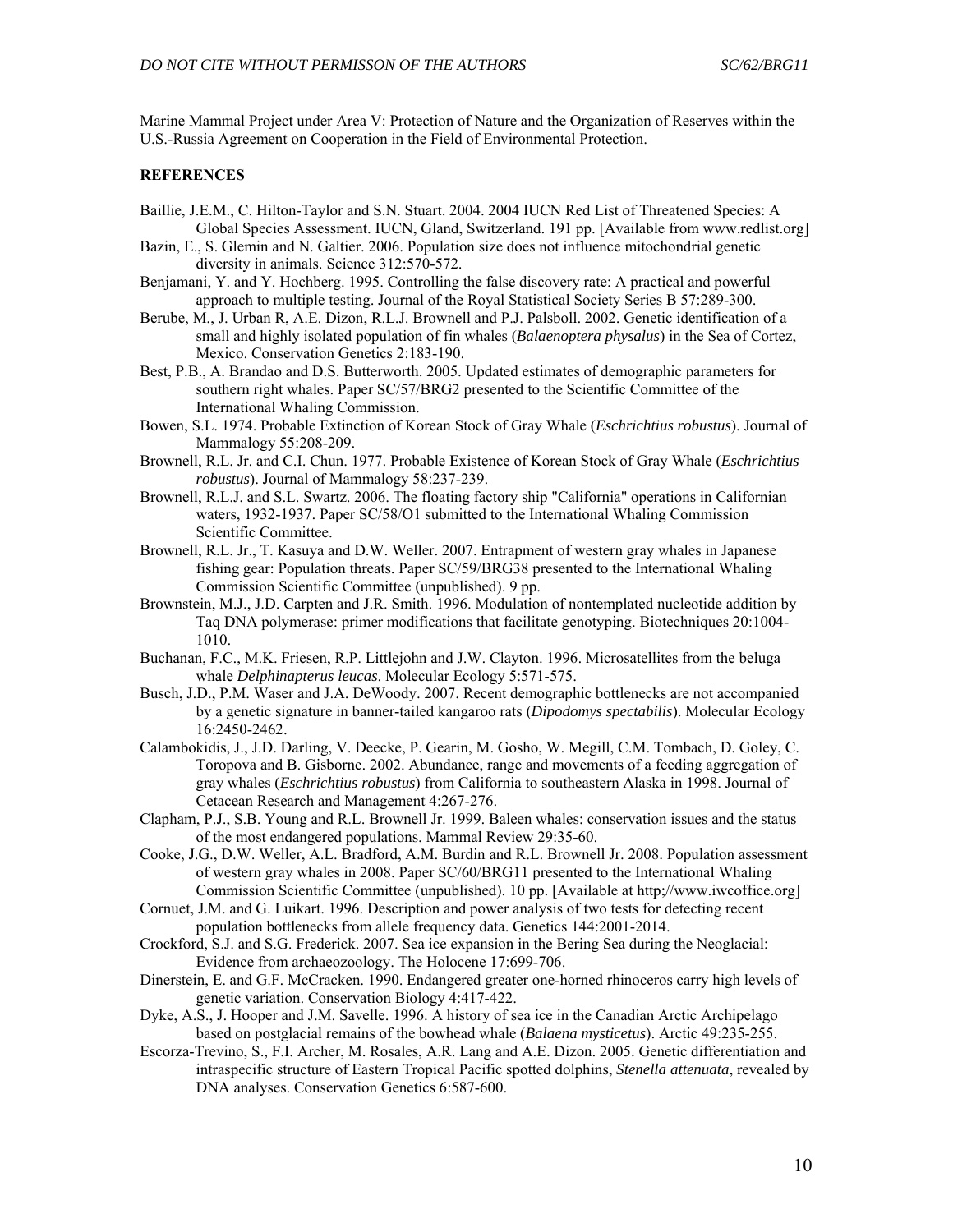- Excoffier, L., P.E. Smouse and J.M. Quattro. 1992. Analysis of molecular variance inferred from metric distances among DNA haplotypes: application to human mitochondrial DNA restriction data. Genetics 131:479-491.
- Excoffier, L., G. Laval and S. Schneider. 2005. Arlequin Version 3.0: An integrated software package for population genetics data analysis. Evolutionary Bioinformatics Online 1:47-50.
- Fain, S.R. and P.J. LeMay. 1995. Gender identification of humans and mammalian wildlife species from PCR amplified sex linked genes. Proceedings of American Academy of Forensic Science 1:34.
- Falush, D., M. Stephens and J.K. Pritchard. 2003. Inference of population structure using multilocus genotype data: Linked loci and correlated allele frequencies. Genetics 164:1567-1587.
- Favre, L., F. Balloux, J. Goudet and N. Perrin. 1997. Female-biased dispersal in the monogamous mammal *Crocidura russula*: Evidence from field data and microsatellite patterns. Proceedings of the Royal Society of London Series B-Biological Sciences 264:127-132.
- Frankham, R. 2005. Genetics and extinction. Biological Conservation 126:131-140.
- Garza, J.C. and E.G. Williamson. 2001. Detection of reduction in population size using data from microsatellite loci. Molecular Ecology 10:305-318.
- Gilson, A., M. Syvanen, K. Levine and J. Banks. 1998. Deer gender determination by polymerase chain reaction: Validation study and application to tissues, bloodstains, and hair forensic samples from California. California Fish and Game 84:159-169.
- Goudet, J. 2001. FSTAT, a program to estimate and test gene diversities and fixation indices (version 2.9.3). Available from http://www.unil.ch/ izea/softwares/ fstat.html.
- Goudet, J., N. Perrin and P. Waser. 2002. Tests for sex-biased dispersal using bi-parentally inherited genetic markers. Molecular Ecology 11:1103-1114.
- Hailer, F., B. Helander, A.O. Folkestad, S.A. Ganusevich, S. Garstad, P. Hauff, C. Koren, T. Nygard, V. Volke, C. Vila and H. Ellegren. 2006. Bottlenecked but long-lived: High genetic diversity retained in white-tailed eagles upon recovery from population decline. Biology Letters 2:316-319.
- Henderson, D.A. 1990. Gray whales and whalers on the China coast in 1869. Whalewatcher 24:14-16.
- Interim Independent Scientists Group (IISG). 2006. Report of the Interim Independent Scientists Group (IISG) on mitigation measures to protect western gray whales during Sakhalin II construction operations in 2006. Vancouver, British Columbia, 3-5 April 2006. Business and Biodiversity Program, IUCN. 24 pp. Available at http;//www.iucn.org/.
- Kato, H. and T. Kasuya. 2002. Some analyses on the modern whaling catch history of the western North Pacific stock of gray whales (*Eschrichtius robustus*), with special reference to the Ulsan whaling ground. Journal of Cetacean Research and Management 4:277-282.
- Keller, L.F., K.J. Jeffery, P. Arcese, M.A. Beaumont, W.M. Hochachka, J.N.M. Smith and M.W. Bruford. 2001. Immigration and the ephemerality of a natural population bottleneck: evidence from molecular markers. Proceedings of the Royal Society of London Series B-Biological Sciences 268:1387-1394.
- LeDuc, R.G., A.E. Dizon, A.M. Burdin, S.A. Blokhin, J.C. George and R.L. Brownell, Jr. 2005. Genetic analyses (mtDNA and microsatellites) of Okhotsk and Bering/Chukchi/Beaufort Seas populations of bowhead whales. Journal of Cetacean Research and Management 7:107-111.
- LeDuc, R.G., D.W. Weller, J. Hyde, A.M. Burdin, P.E. Rosel, R.L. Brownell, Jr., B. Wursig and A.E. Dizon. 2002. Genetic differences between western and eastern gray whales (*Eschrichtius robustus*). Journal of Cetacean Research and Management 4:1-5.
- Lippe, C., P. Dumont and L. Bernatchez. 2006. High genetic diversity and no inbreeding in the endangered copper redhorse, *Moxostoma hubbsi* (Catostomidae, Pisces): the positive sides of a long generation time. Molecular Ecology 15:1769-1780.
- Luikart, G. and J.M. Cornuet. 1998. Empirical evaluation of a test for identifying recently bottlenecked populations from allele frequency data. Conservation Biology 12:228–237.
- Luikart, G.L., F.W. Allendof, J.M. Cornuet and W.B. Sherwin. 1998. Distortion of allele frequency distributions provides a test for recent population bottlenecks. Journal of Heredity 89:238-247.
- Malik, S., M.W. Brown, S.D. Kraus and B.N. White. 2000. Analysis of mitochondrial DNA diversity within and between North and South Atlantic right whales. Marine Mammal Science 16:545-558.
- Mead, J.G. and E.D. Mitchell. 1984. Atlantic gray whales. Pages 33-53 in M.L. Jones, S.L. Swartz and S. Leatherwood, eds. The Gray Whale. Academic Press, New York, NY.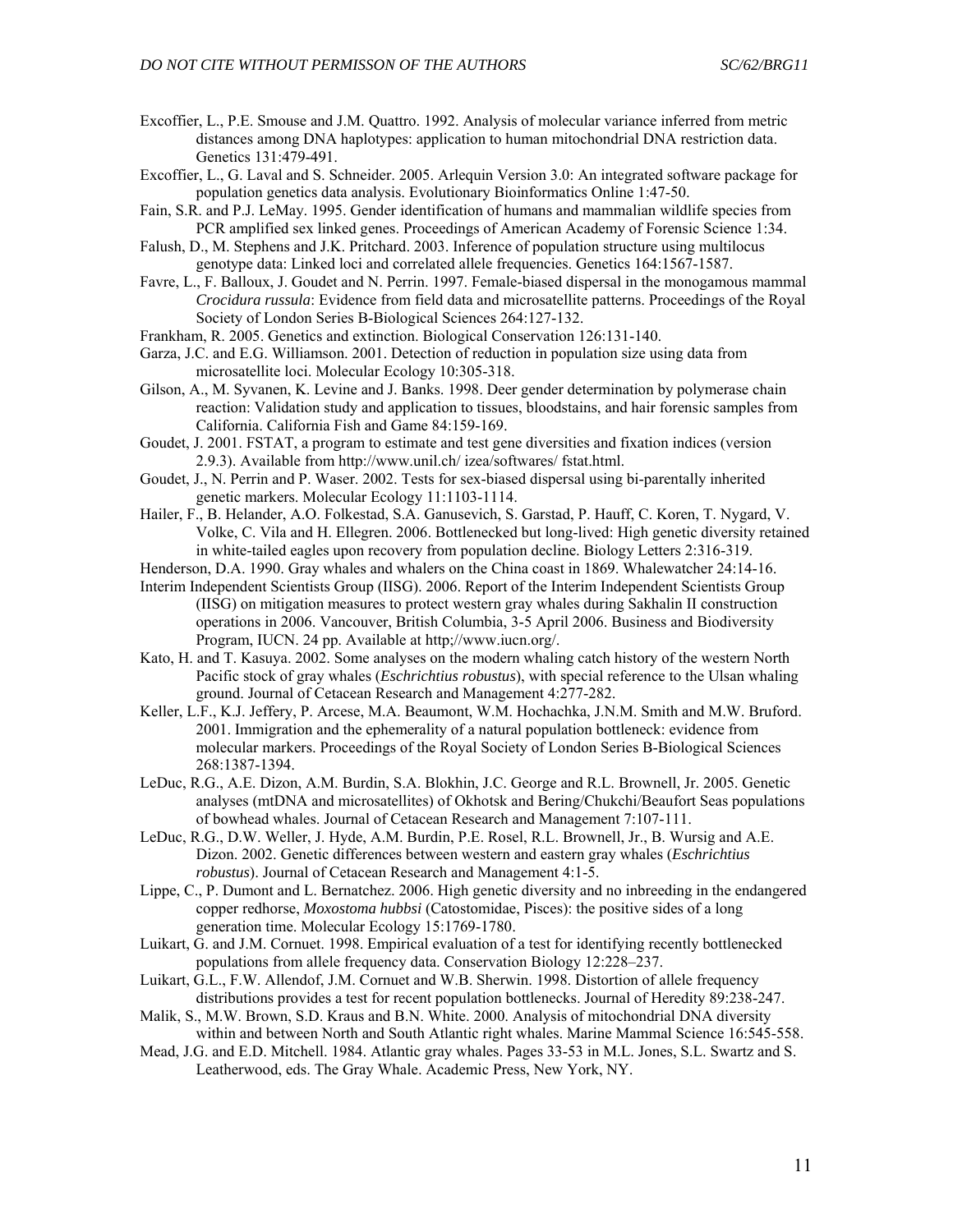- Morin, P.A., A. Nestler, N.T. Rubio-Cisneros, K.M. Robertson and S.L. Mesnick. 2005. Interfamilial characterization of a region of the ZFX and ZFY genes facilitates sex determination in cetaceans and other mammals Molecular Ecology 14:3275-3286.
- Mossman, C.A. and P.M. Waser. 1999. Genetic detection of sex-biased dispersal. Molecular Ecology 8:1063-1067.
- Nabholz, B., J.F. Mauffrey, E. Bazin, N. Galtier and S. Glemin. 2008. Determination of mitochondrial genetic diversity in mammals. Genetics 178:351-361.
- Nei, M. 1987. Molecular Evolutionary Genetics. Columbia University Press, New York, NY.
- Overpeck, J., K. Hughen, D. Hardy, R. Bradley, R. Case, M. Douglas, B. Finney, K. Gajewski, G. Jacoby, A. Jennings, S. Lamoureux, A. Lasca, G. MacDonald, J. Moore, M. Retelle, S. Smith, A. Wolfe and G. Zielinski. 1997. Arctic environmental change of the last four centuries. Science 278:1251- 1256.
- Palsboll, P.J., M. Berube, A.H. Larsen and H. Jorgensen. 1997. Primers for the amplification of tri- and tetramer microsatellite loci in baleen whales. Molecular Ecology 6:893-895.
- Park, S.D.E. 2001. Trypanotolerance in West African cattle and the population genetic effects of selection. University of Dublin, Dublin, Ireland.
- Patenaude, N.J., V.A. Portway, C.M. Schaeff, J.L. Bannister, P.B. Best, R.S. Payne, V.J. Rowntree, M. Rivarola and C.S. Baker. 2007. Mitochondrial DNA diversity and population structure among southern right whales (*Eubalaena australis*). Journal of Heredity 98:147-157.
- Piry, S., G. Luikart and J.M. Cornuet. 1999. BOTTLENECK: A computer program for detecting recent reductions in the effective population size using allele frequency data. Journal of Heredity 90:502- 503.
- Pritchard, J.K., M. Stephens and P. Donnelly. 2000. Inference of population structure using multilocus genotype data. Genetics 155:945-959.
- Punt, A. E., and P. R. Wade. 2010. Population status of the eastern North Pacific stock of gray whales in 2009. U.S. Department of Commerce NOAA Technical Memo. NMFS-AFSC-207, 43 p.
- Queney, G., N. Ferrand, S. Marchandeau, M. Azevedo, F. Mougel, M. Branco and M. Monnerot. 2000. Absence of a genetic bottleneck in a wild rabbit (*Oryctolagus cuniculus*) population exposed to a severe viral epizootic. Molecular Ecology 9:1253-1264.
- Raymond, M. and F. Rousset. 1995a. Genepop (Version-1.2) Population-genetics software for exact tests and ecumenicism. Journal of Heredity 86:248-249.
- Raymond, M. and F. Rousset. 1995b. An exact test for population differentiation. Evolution 49:1280-1283.
- Reeves, R.R. 1984. Modern commercial pelagic whaling for gray whales. Pages 187-202 in M.L. Jones, S.L. Swartz and S. Leatherwood, eds. The Gray Whale. Academic Press Inc., San Diego, CA.
- Reeves, R.R., R.L.J. Brownell, A.M. Burdin, J.G. Cooke, J.D. Darling, G.P. Donovan, F.M.D. Gulland, S.E. Moore, D.P. Nowacek, T.J. Ragen, R.G. Steiner, G.R. VanBlaricom, A.I. Vedenev and A.V. Yablokov. 2005. Report of the Independent Scientific Review Panel on the impacts of Sakhalin II Phase 2 on western North Pacific gray whales and related biodiversity. IUCN, Gland, Switzerland. 123 pp. [Available at http://www.iucn.org]
- Rice, D.W. and A.A. Wolman. 1971. The life history and ecology of the gray whale (*Eschrichtius robustus*). The American Society of Mammalogists.
- Richard, K.R., H. Whitehead and J.M. Wright. 1996. Polymorphic microsatellites from sperm whales and their use in the genetic identification of individuals from naturally sloughed pieces of skin. Molecular Ecology 5:313-315.
- Rosel, P.E., M.G. Haygood and W.F. Perrin. 1995. Phylogenetic relationships among the true porpoises (Cetacea: Phocoenidae). Molecular Phylogenetics and Evolution 4:463-474.
- Rugh, D.J., R.C. Hobbs, J.A. Lerczak and J.M. Breiwick. 2005. Estimates of abundance of the eastern North Pacific stock of gray whales (*Eschrichtius robustus*) 1997-2002. Journal of Cetacean Research and Management 7:1-12.
- Savelle, J.M., A.S. Dyke and A.P. McCartney. 2000. Holocene bowhead whale (*Balaena mysticetus*) mortality patterns in the Canadian Arctic Archipelago. Arctic 53:414-421.
- Spielman, D., B.W. Brook and R. Frankham. 2004. Most species are not driven to extinction before genetic factors impact them. Proceedings of the National Academy of Sciences of the United States of America 101:15261-15264.
- Spong, G. and L. Hellborg. 2002. A near-extinction event in lynx: Do microsatellite data tell the tale? Conservation Ecology 6:15.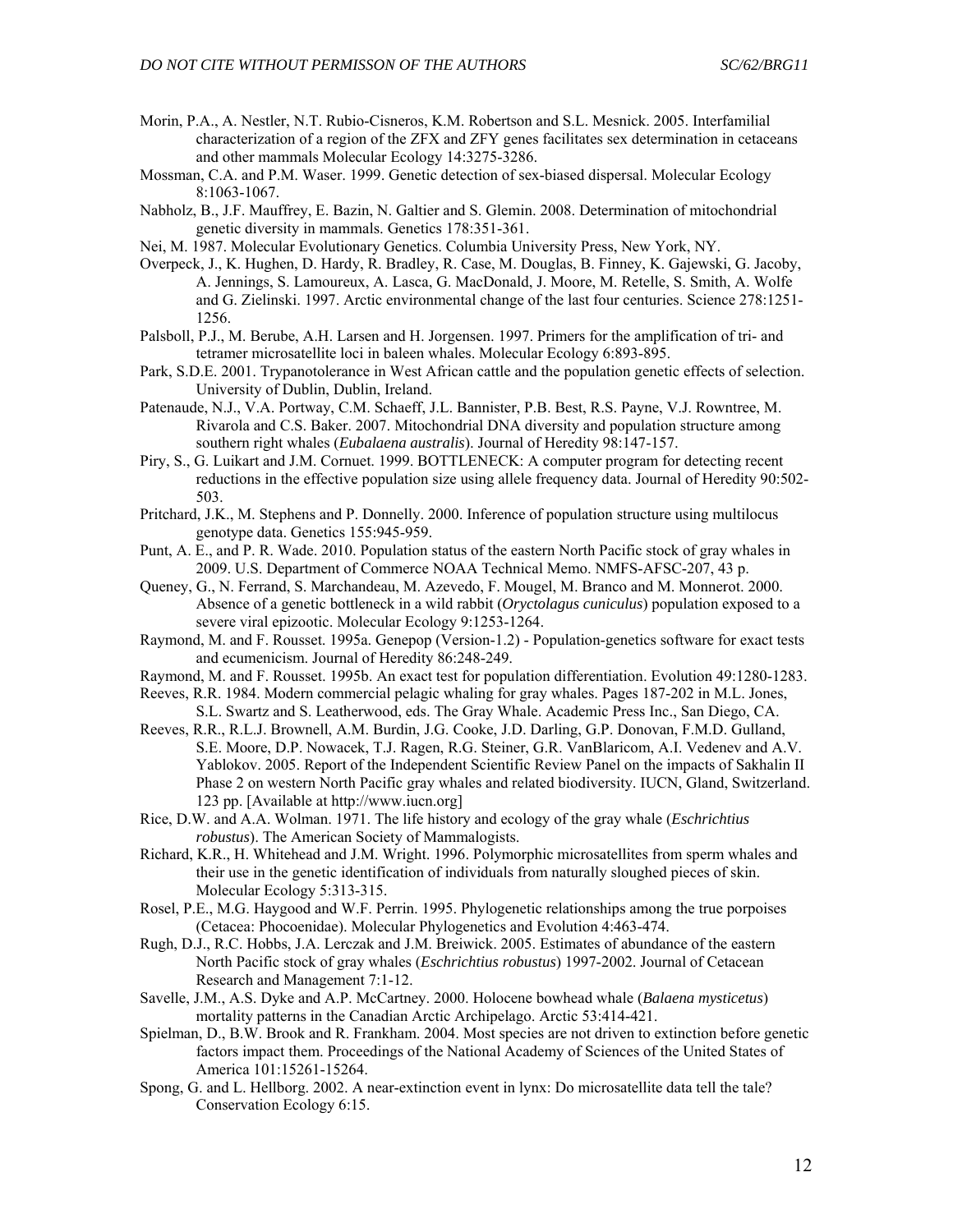- Valsecchi, E. and W. Amos. 1996. Microsatellite markers for the study of cetacean populations. Molecular Ecology 5:151-156.
- Van Oosterhout, C., W.F. Hutchinson, D.P.M. Wills and P. Shipley. 2004. MICRO-CHECKER: software for identifying and correcting genotyping errors in microsatellite data. Molecular Ecology Notes 4:535-538.
- Vila, C., A.K. Sundqvist, O. Flagstad, J. Seddon, S. Bjornerfeldt, I. Kojola, A. Casulli, H. Sand, P. Wabakken and H. Ellegren. 2003. Rescue of a severely bottlenecked wolf (*Canis lupus*) population by a single immigrant. Proceedings of the Royal Society of London Series B-Biological Sciences 270:91-97.
- Waldick, R.C., M.W. Brown and B.N. White. 1999. Characterization and isolation of microsatellite loci from the endangered North Atlantic right whale. Molecular Ecology 8:1763-1765.
- Wang, P. 1984. Distribution of the gray whale *Eschrichtius gibbosus* off the coast of China. Acta Theriologica Sinica 4:21-26.
- Weir, B.S. and C.C. Cockerham. 1984. Estimating F-statistics for the analysis of population structure. Evolution 38:1358-1370.
- Weller, D.W., B. Wursig, A.L. Bradford, A.M. Burdin, S.A. Blokhin, H. Minakuchi and R.L. Brownell Jr. 1999. Gray whales (*Eschrichtius robustus*) off Sakhalin Island, Russia: Seasonal and annual patterns of occurrence. Marine Mammal Science 15:1208-1227.
- Weller, D.W., A.M. Burdin, B. Wursig, B.L. Taylor and R.L. Brownell, Jr. 2002a. The western gray whale: A review of past exploitation, current status and potential threats. Journal of Cetacean Research and Management 4:7-12.
- Weller, D.W., A.L. Bradford, A.R. Lang, H.W. Kim, M. Sidorenko, G.A. Tsidulko, A.M. Burdin and R.L. Brownell Jr.. 2008a. Status of western gray whales off northeastern Sakhalin Island, Russia, in 2007. Paper SC/60/BRG3 presented to the International Whaling Commission Scientific Committee (unpublished). 9 pp. [Available at http;//www.iwcoffice.org]
- Weller, D.W., A.L. Bradford, H. Kato, T. Bando, S. Otani, A.M. Burdin and R.L. Brownell, Jr. 2008b. A photographic match of a western gray whale between Sakhalin Island, Russia, and Honshu, Japan: the first link between the feeding ground and a migratory corridor. Journal of Cetacean Research and Management 10:89-91.
- Willi, Y., J. Van Buskirk and A.A. Hoffmann. 2006. Limits to the adaptive potential of small populations. Annual Review of Ecology, Evolution, and Systematics 37:433-458.
- Williamson-Natesan, E.G. 2005. Comparison of methods for detecting bottlenecks from microsatellite loci. Conservation Genetics 6:551–562.
- Zhu, Q. 1998. Strandings and sightings of the western Pacific stock of the gray whale *Eschrichtius robustus* in Chinese coastal waters. Paper SC/50/AS5 presented to the International Whaling Commission Scientific Committee.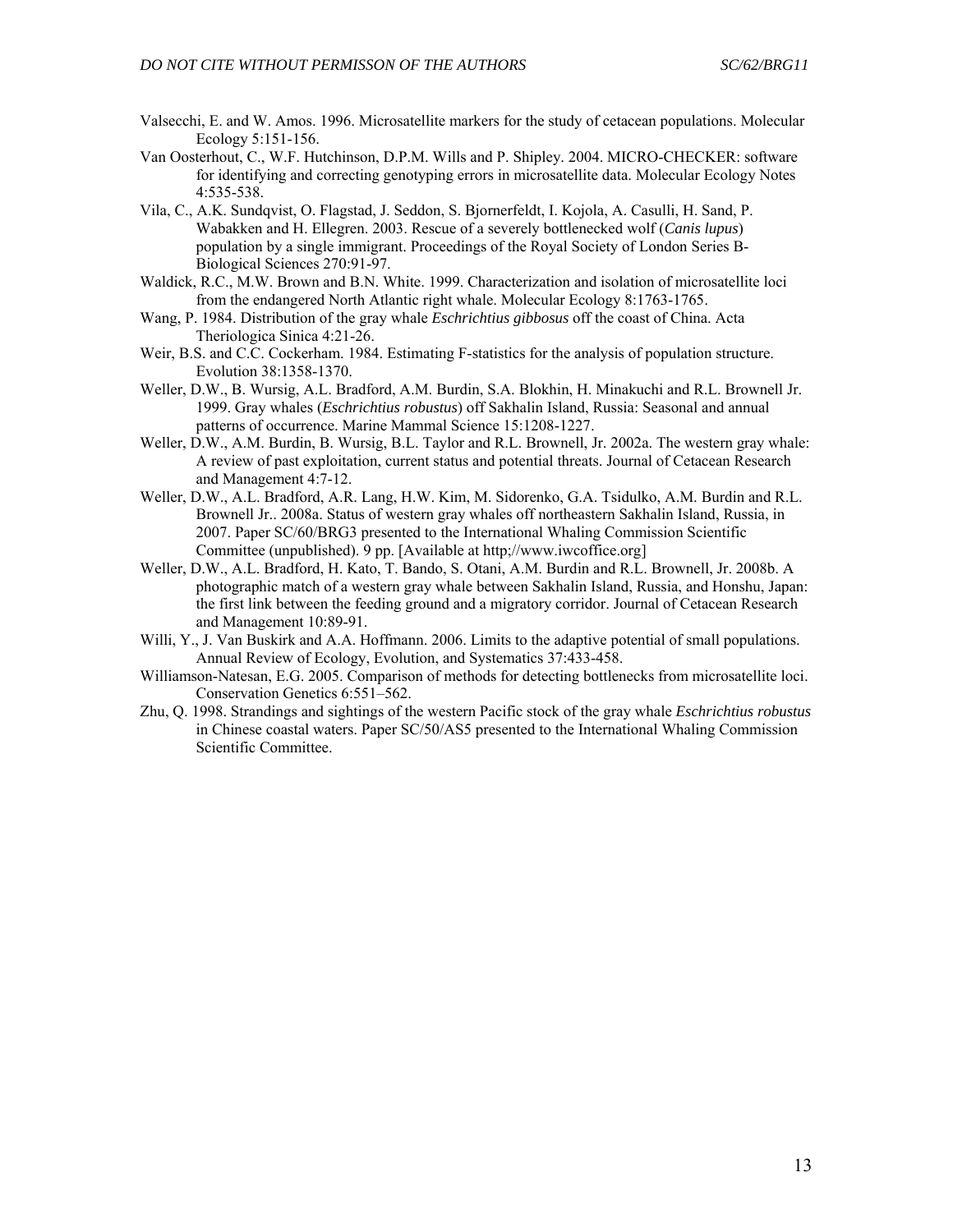|                       |                        | Repeat         |                 | <b>Size</b> |                      |
|-----------------------|------------------------|----------------|-----------------|-------------|----------------------|
|                       |                        | <b>Size</b>    | $T_a$           | Range       |                      |
| Locus                 | <b>Source Species</b>  | (bp)           | $({}^{\circ}C)$ | (bp)        | Reference            |
| $D$ lr $F$ CB17 $t^*$ | Delphinaptera leuca    | $\overline{2}$ | 54              | 183-213     | Buchanan et al. 1996 |
|                       |                        |                |                 |             | Valsecchi and Amos   |
| $EV14t*$              | Megaptera novaeangliae | 2              | 55              | 138-156     | 1996                 |
|                       |                        |                |                 |             | Valsecchi and Amos   |
| EV37                  | Megaptera novaeangliae | 2              | 55              | 183-231     | 1996                 |
|                       |                        |                |                 |             | Valsecchi and Amos   |
| $EV94t*$              | Megaptera novaeangliae | 2              | 52              | 209-237     | 1996                 |
| Gata028               | Megaptera novaeangliae | 4              | 54              | 159-187     | Palsboll et al. 1997 |
| Gata098               | Megaptera novaeangliae | 4              | 54              | 67-103      | Palsboll et al. 1997 |
| Gata417               | Megaptera novaeangliae | 4              | 54              | 198-222     | Palsboll et al. 1997 |
| Gt023                 | Megaptera novaeangliae | $\overline{2}$ | 54              | 94-116      | Palsboll et al. 1997 |
| RW31                  | Eubalaena glacialis    | $\overline{2}$ | 54              | 114-136     | Waldick et al. 1999  |
| <b>RW48</b>           | Eubalaena glacialis    | $\overline{2}$ | 55              | 112-124     | Waldick et al. 1999  |
| $SW10t*$              | Physeter macrocephalus | $\overline{2}$ | 55              | 119-151     | Richard et al. 1996  |
| $SW13t^*$             | Physeter macrocephalus | $\overline{2}$ | 55              | 168-196     | Richard et al. 1996  |
| $SW19t*$              | Physeter macrocephalus | 2              | 55              | 122-142     | Richard et al. 1996  |

*Table 1.* Microsatellite loci used in the study. Includes the species for which primers were initially designed, size of repeats, annealing temperature  $(T_a)$ , size range, and reference listing primer sequences.

\* The sequence for the reverse primer has been modified from the original design by the addition of a tail (Brownstein *et al.* 1996)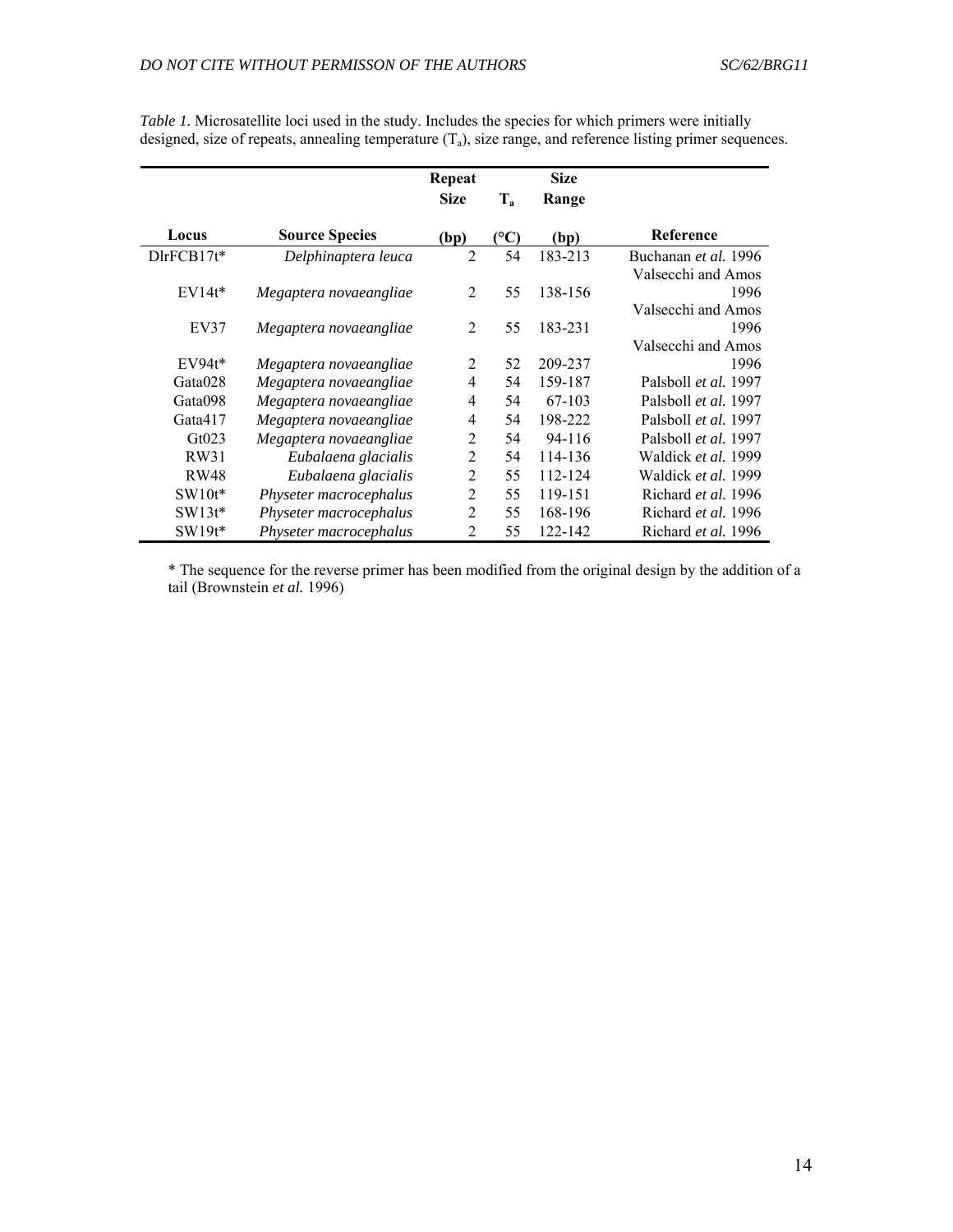|                | # of Individuals                                |                            |  |  |  |  |
|----------------|-------------------------------------------------|----------------------------|--|--|--|--|
| Haplotype      | East                                            | West                       |  |  |  |  |
| A              | 15                                              | 51                         |  |  |  |  |
| B              | 10                                              | 44                         |  |  |  |  |
| $\mathcal{C}$  | 13                                              | 9                          |  |  |  |  |
| D              | 7                                               | 5                          |  |  |  |  |
| E              | $\overline{\mathcal{L}}$                        | 3                          |  |  |  |  |
| F              |                                                 | $\mathbf{1}$               |  |  |  |  |
| G              | 9                                               | $\overline{c}$             |  |  |  |  |
| H              | $\mathbf{1}$                                    | $\overline{c}$             |  |  |  |  |
| I              |                                                 | $\mathbf{1}$               |  |  |  |  |
| $\bf J$        |                                                 | $\mathbf 1$                |  |  |  |  |
| K              | 5                                               |                            |  |  |  |  |
| L              | 6                                               | $\mathbf{1}$               |  |  |  |  |
| M              | 6                                               | $\overline{\mathbf{c}}$    |  |  |  |  |
| N              | 5                                               | $\mathbf{1}$               |  |  |  |  |
| $\overline{O}$ | $\,1$                                           |                            |  |  |  |  |
| P              | $\overline{\mathbf{c}}$                         |                            |  |  |  |  |
| Q              | $\mathbf{1}$                                    | $\mathbf{1}$               |  |  |  |  |
| R              | $\overline{\mathcal{I}}$                        |                            |  |  |  |  |
| S              | $\mathbf 1$                                     |                            |  |  |  |  |
| T              | $\overline{7}$                                  | $\mathbf{1}$               |  |  |  |  |
| $\mathbf U$    | $\overline{3}$                                  |                            |  |  |  |  |
| $\mathbf V$    | $\overline{\mathbf{3}}$                         | $\mathbf{1}$               |  |  |  |  |
| W              | $\mathbf{1}$                                    |                            |  |  |  |  |
| X<br>Y         | 6                                               |                            |  |  |  |  |
|                |                                                 | $\mathbf 1$<br>$\mathbf 1$ |  |  |  |  |
| Z<br>27        | $\begin{array}{c} 3 \\ 2 \\ 2 \\ 2 \end{array}$ |                            |  |  |  |  |
| 28             |                                                 | 3                          |  |  |  |  |
| 29             |                                                 |                            |  |  |  |  |
| 30             | 3                                               |                            |  |  |  |  |
| 31             | $\mathbf{1}$                                    |                            |  |  |  |  |
| 32             | $\mathbf{1}$                                    |                            |  |  |  |  |
| 33             | $\mathbf{1}$                                    | $\mathbf{1}$               |  |  |  |  |
| 34             | $\mathbf{1}$                                    |                            |  |  |  |  |
| 35             |                                                 | 7                          |  |  |  |  |
| 36             | $\overline{\mathbf{c}}$                         |                            |  |  |  |  |
| 37             | $\mathbf{1}$                                    |                            |  |  |  |  |
| 38             |                                                 | 3                          |  |  |  |  |
| 41             | $\mathbf 1$                                     |                            |  |  |  |  |
| 42             | $\mathbf 1$                                     |                            |  |  |  |  |
| Total          | 136                                             | 142                        |  |  |  |  |

*Table 2.* Frequency of mtDNA haplotypes in each population.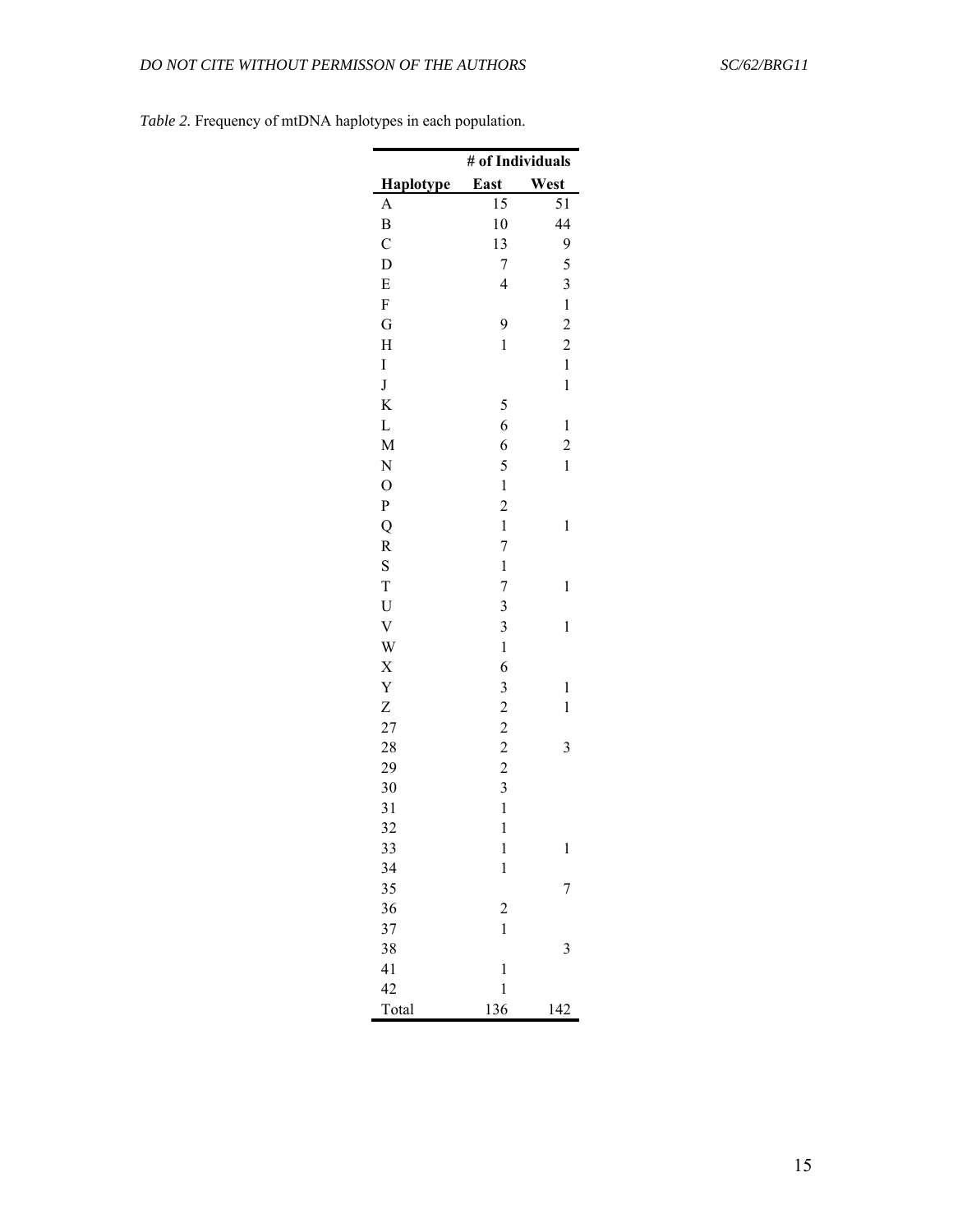|             | <b>Population</b>  | n   | k  | h                    | $\pi$ (%)            |
|-------------|--------------------|-----|----|----------------------|----------------------|
| East        | All                | 136 | 35 | $0.95 \ (\pm 0.006)$ | $1.57(\pm 0.810)$    |
|             | Females            | 49  | 23 | $0.95 \ (\pm 0.014)$ | 1.41 $(\pm 0.744)$   |
|             | Males              | 87  | 30 | $0.96 \ (\pm 0.008)$ | $1.66 \ (\pm 0.856)$ |
| West        | All                | 142 | 22 | $0.77 \ (\pm 0.025)$ | 1.82 $(\pm 0.932)$   |
|             | No known relatives | 84  | 22 | $0.82 \ (\pm 0.030)$ | $1.83(\pm 0.937)$    |
|             | Females*           | 36  | 10 | $0.77 (\pm 0.050)$   | 1.89 $(\pm 0.984)$   |
|             | Males*             | 42  | 15 | $0.83 \ (\pm 0.041)$ | 1.82 $(\pm 0.944)$   |
| <b>Both</b> |                    | 278 | 40 | $0.89 \ (\pm 0.012)$ | 1.81 $(\pm 0.922)$   |

*Table 3.* Genetic diversity estimates based on mtDNA control region sequences. Includes number of individuals (n), number of haplotypes (k), haplotype diversity (h) and percent nucleotide diversity  $(\pi)$ . For haplotype diversity and nucleotide diversity, standard deviations are included in parentheses.

\* Excludes animals first identified as calves

*Table 4.* Microsatellite data for gray whales. Includes number of alleles per loci (k), expected heterozygosities (H<sub>e</sub>), observed heterozygosities (H<sub>o</sub>), and number of private alleles (K<sub>p</sub>). The overall results include averaged values over all loci for k,  $H_e$ , and  $H_o$ , and the sum of all private alleles for  $K_p$ .

|                   |     | East  |       |                | West |       |         |                |
|-------------------|-----|-------|-------|----------------|------|-------|---------|----------------|
| Locus             | K   | $H_e$ | $H_0$ | $K_{p}$        | K    | $H_e$ | $H_{o}$ | $K_{p}$        |
| D17t              | 15  | 0.89  | 0.90  | 1              | 15   | 0.88  | 0.85    | 1              |
| EV14t             | 9   | 0.81  | 0.78  | 1              | 9    | 0.76  | 0.74    | 1              |
| EV37              | 17  | 0.88  | 0.89  | 1              | 17   | 0.85  | 0.91    | 1              |
| EV94t             | 11  | 0.79  | 0.74  | $\overline{2}$ | 9    | 0.75  | 0.75    | $\theta$       |
| Gata028           | 8   | 0.78  | 0.82  | 3              | 5    | 0.75  | 0.78    | $\theta$       |
| Gata098           | 10  | 0.65  | 0.65  | 3              | 7    | 0.63  | 0.61    | $\theta$       |
| Gata417           | 7   | 0.71  | 0.71  | $\theta$       | 7    | 0.63  | 0.65    | $\theta$       |
| Gt023             | 9   | 0.72  | 0.76  | 1              | 8    | 0.68  | 0.68    | $\theta$       |
| RW31              | 10  | 0.82  | 0.83  | 1              | 9    | 0.82  | 0.85    | $\theta$       |
| <b>RW48</b>       | 5   | 0.40  | 0.42  | $\theta$       | 5    | 0.36  | 0.34    | $\theta$       |
| SW10t             | 9   | 0.77  | 0.76  | $\mathbf{1}$   | 9    | 0.75  | 0.77    | 1              |
| SW13t             | 8   | 0.63  | 0.67  | 1              | 8    | 0.67  | 0.68    | 1              |
| SW <sub>19t</sub> | 10  | 0.71  | 0.67  | 3              | 7    | 0.64  | 0.67    | $\theta$       |
| Overall           | 9.8 | 0.74  | 0.74  | 18†            | 8.8  | 0.70  | 0.71    | 5 <sup>†</sup> |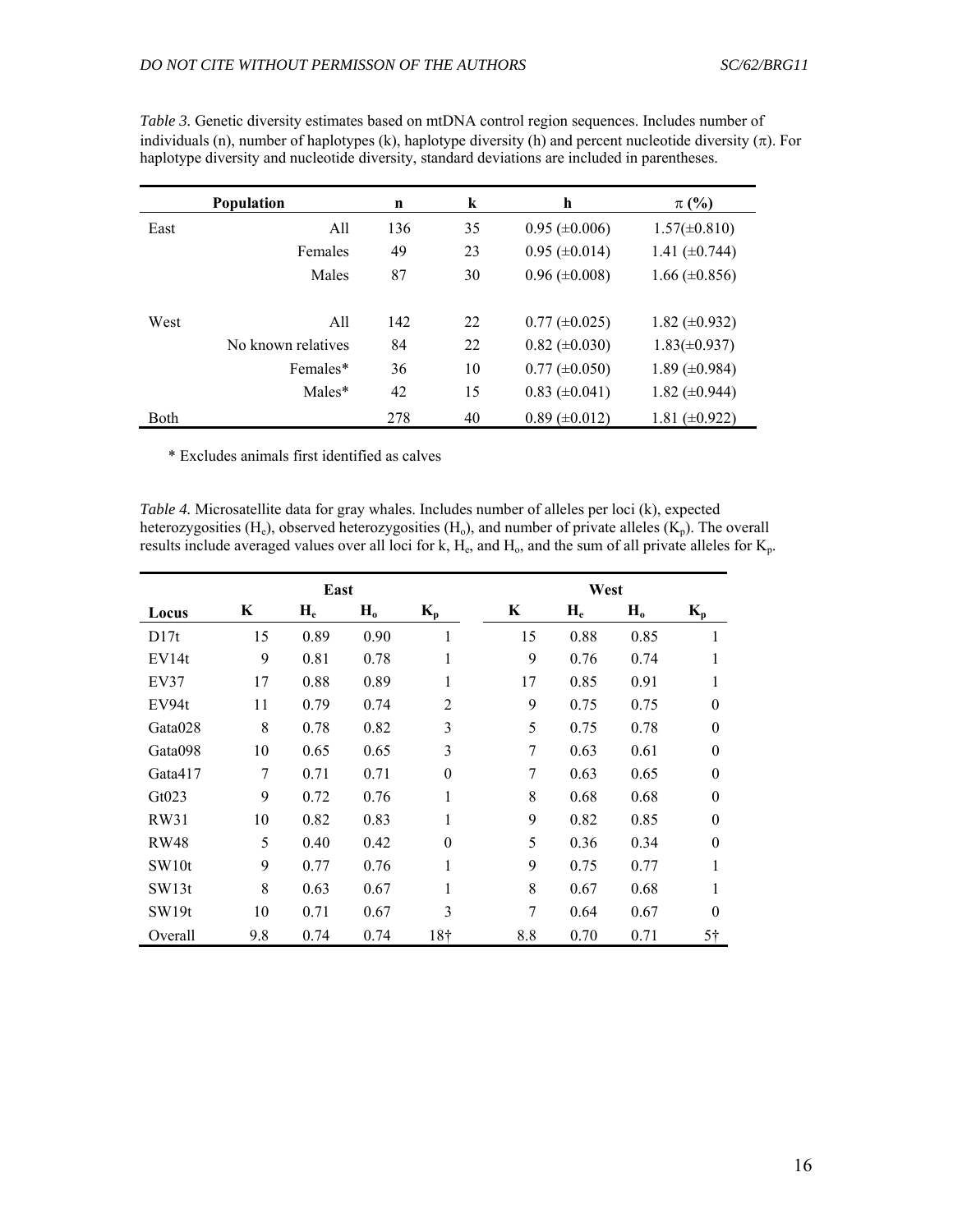| Comparison            |          | <b>Microsatellites</b>    |                           |          | mtDNA                      |
|-----------------------|----------|---------------------------|---------------------------|----------|----------------------------|
|                       |          | <b>Genotype frequency</b> |                           |          | <b>Haplotype frequency</b> |
|                       | $F_{ST}$ | $F_{ST}$ probability      | Exact test<br>probability | $F_{ST}$ | $F_{ST}$ probability       |
| All individuals       | 0.009    | $\leq 0.001$              | < 0.001                   | 0.068    | $\leq 0.001$               |
| No known<br>relatives | 0.005    | $\leq 0.001$              | ${}_{0.001}$              | 0.045    | < 0.001                    |
| Females               | 0.013    | $\leq 0.001$              | ${}_{0.001}$              | 0.078    | $\leq 0.001$               |
| Males                 | 0.002    | 0.117                     | 0.039                     | 0.033    | < 0.001                    |

*Table 5*. Analysis of molecular variance (AMOVA) and pairwise comparisons among gray whale populations from microsatellites and mtDNA control region sequences. Significant P values (<0.05) are shown in bold. Comparisons using only females and only males did not include known relatives.

*Table 6.* Results of STRUCTURE analyis using a model incorporating admixture with correlated allele frequencies. Includes the inferred number of genetic clusters (K), the estimated log likelihood value (after averaging across runs) for the data given K (Ln  $P(X|K)$ ), and the posterior probability of K (Pr (K|X)). The value of K with the highest posterior probability is shown in bold. Details about the parameters incorporated in each model are described in the text.

| K | Ln $P(X K)$ | Pr(K X)   |
|---|-------------|-----------|
| 1 | $-11612.18$ | $\sim$ () |
| 2 | $-11469.22$ | $\sim$ 1  |
| 3 | $-11682.32$ | $\sim$ 0  |
|   | $-11808.74$ | $\sim$ () |
| 5 | $-12214.70$ | ∼∣        |